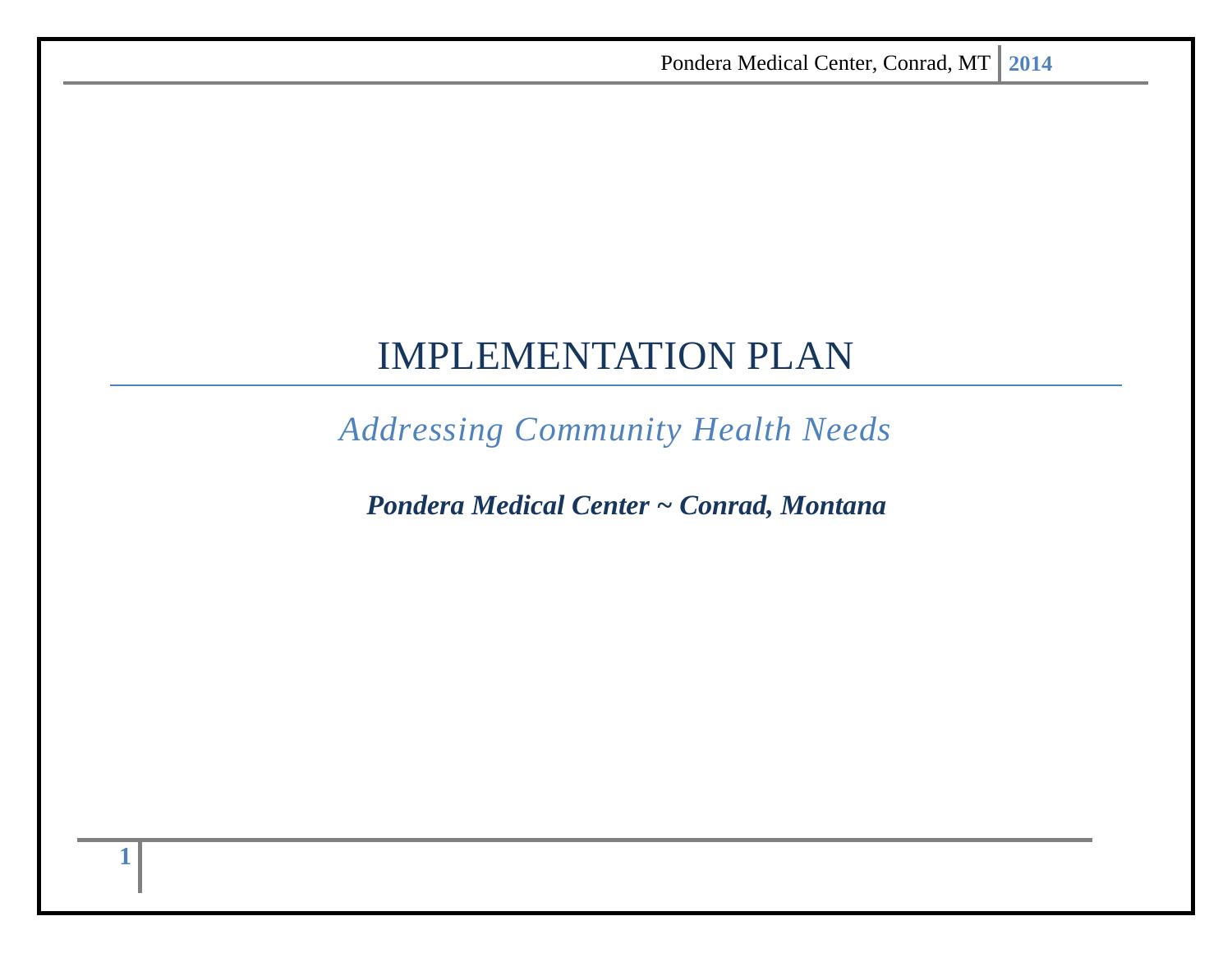# **Table of Contents**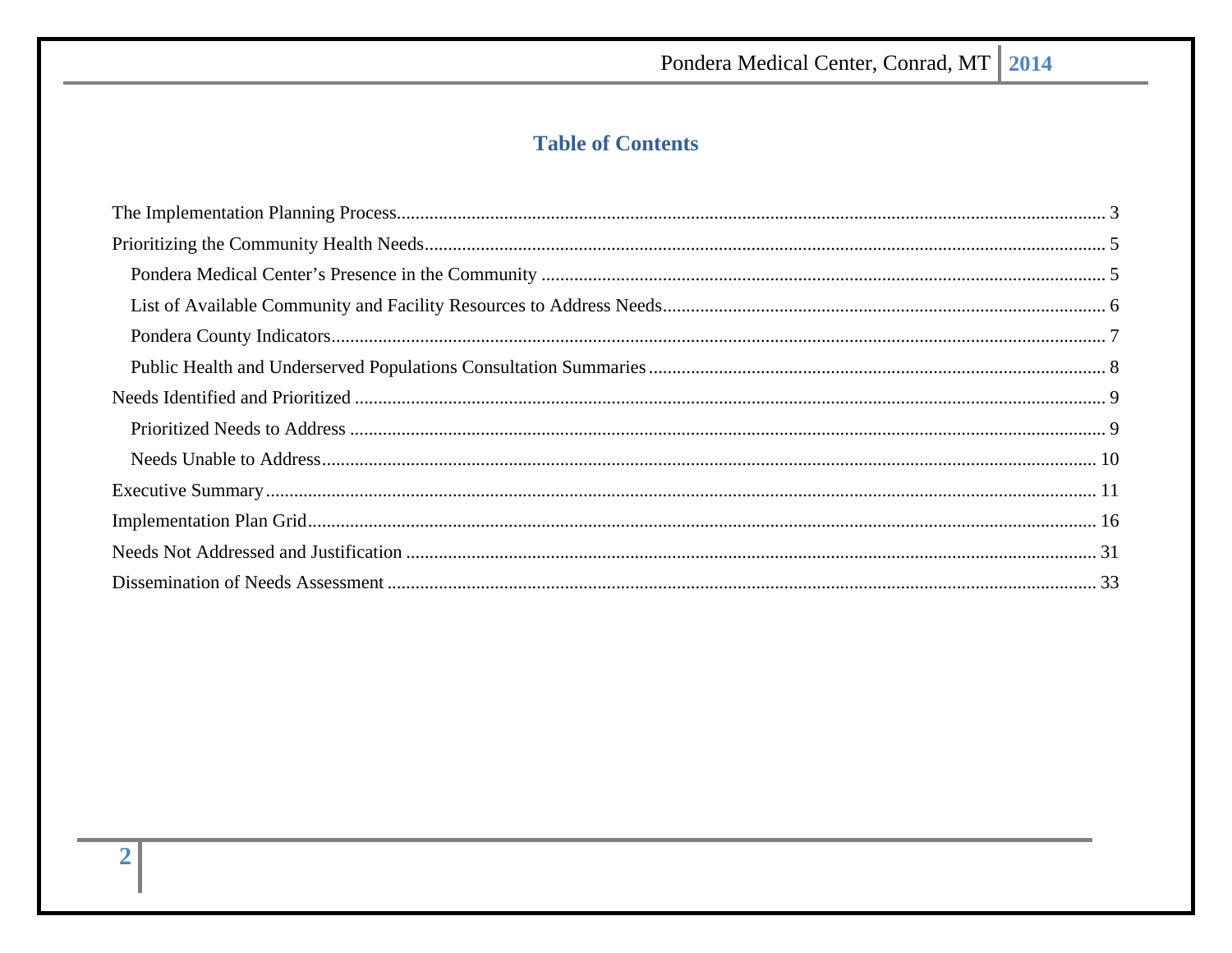# **The Implementation Planning Process**

The implementation planning committee – comprised of the administrative team and a board member for Pondera Medical Center – participated in an implementation planning process to systematically and thoughtfully respond to all issues and opportunities identified through the Community Health Needs Assessment (CHNA) Process, a part of the Frontier Better Medicine Better Health Partnership (FMBHP). The facility conducted the CHNA Process in conjunction with the Montana Office of Rural Health (MORH).

A Community Health Needs Assessment (CHNA) was performed in the fall of 2013 to determine the most important health needs and opportunities for Pondera County, Montana. "Need" was identified as the top issues or opportunities rated by respondents during the CHNA survey process or in the focus groups (see page 9 for a list of "Needs Identified and Prioritized"). For more information regarding the needs identified, as well as the assessment process/approach/methodology, please refer to the facility's CHNA, which is posted on the facility's website (www.ponderamedical.com).

The implementation planning committee identified the most important health needs to be addressed by reviewing the CHNA, secondary data, community demographics, and input from representatives representing the broad interest of the community, including those with public health expertise (see page 8 for additional information regarding input received from community representatives).

The implementation planning committee determined which needs or opportunities could be addressed considering Pondera Medical Center's parameters of resources and limitations. The committee then prioritized the needs/opportunities using the additional parameters of the organization's vision, mission, and/or values, as well as existing and potential community partners. Participants then created a goal to achieve using strategies and activities, as well as the general approach to meeting the stated goal (i.e. staff member responsibilities, timeline, potential community partners, anticipated impact(s), and performance/evaluation measures).

The prioritized health needs as determined through the assessment process and which the facility will be addressing relates to the following:

- 1. Access to Healthcare
- 2. Healthy Behaviors and Lifestyles
- 3. Quality of Care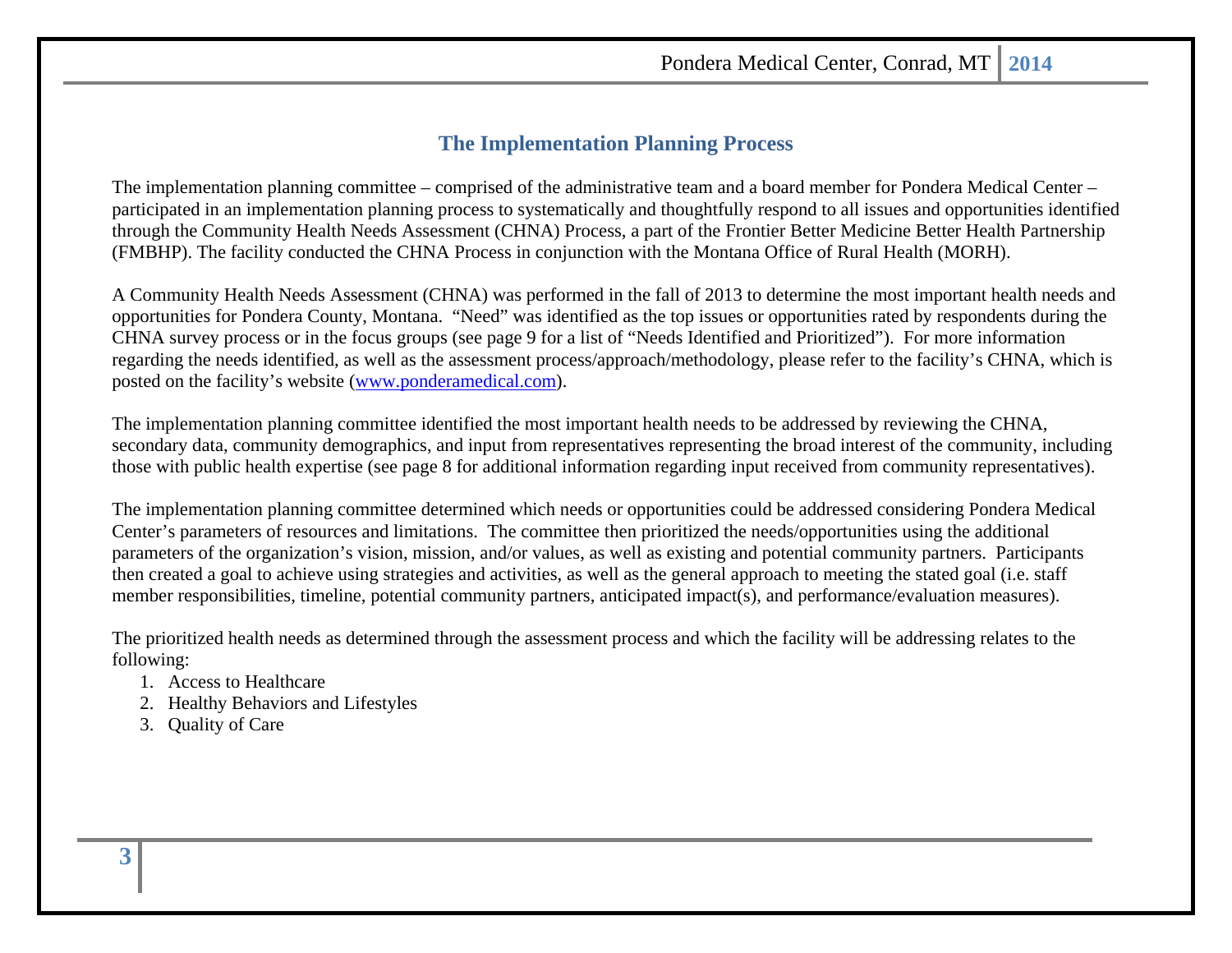In addressing the aforementioned issues, Pondera Medical Center seeks to:

- a) Improve access to healthcare services;
- b) Enhance the health of the community;
- c) Advance medical or health knowledge; and/or
- d) Relieve or reduce the burden of government or other community efforts

#### **Pondera Medical Center's Mission:**

As an essential member of our regional community, Pondera Medical Center strives to be a progressive healthcare business devoted to providing access to quality healthcare and exceeding the expectations of those we serve through all of life's stages.

#### **Implementation Planning Committee Members:**

- Adam Kanning, HIS Director Pondera Medical Center
- $\bullet$ Bill O'Leary, Interim CEO – Pondera Medical Center
- $\bullet$ Brenda Ries, CFO – Pondera Medical Center
- $\bullet$ Gena Morris, Board Member – Pondera Medical Center
- $\bullet$ Laura Erickson, Chief Officer of Nursing – Pondera Medical Center
- $\bullet$ Laurie Ward, RN, Better Health Improvement Specialist – Pondera Medical Center
- $\bullet$ Melissa Proff, HR Director – Pondera Medical Center
- $\bullet$ Sean Kavanagh, IT Director – Pondera Medical Center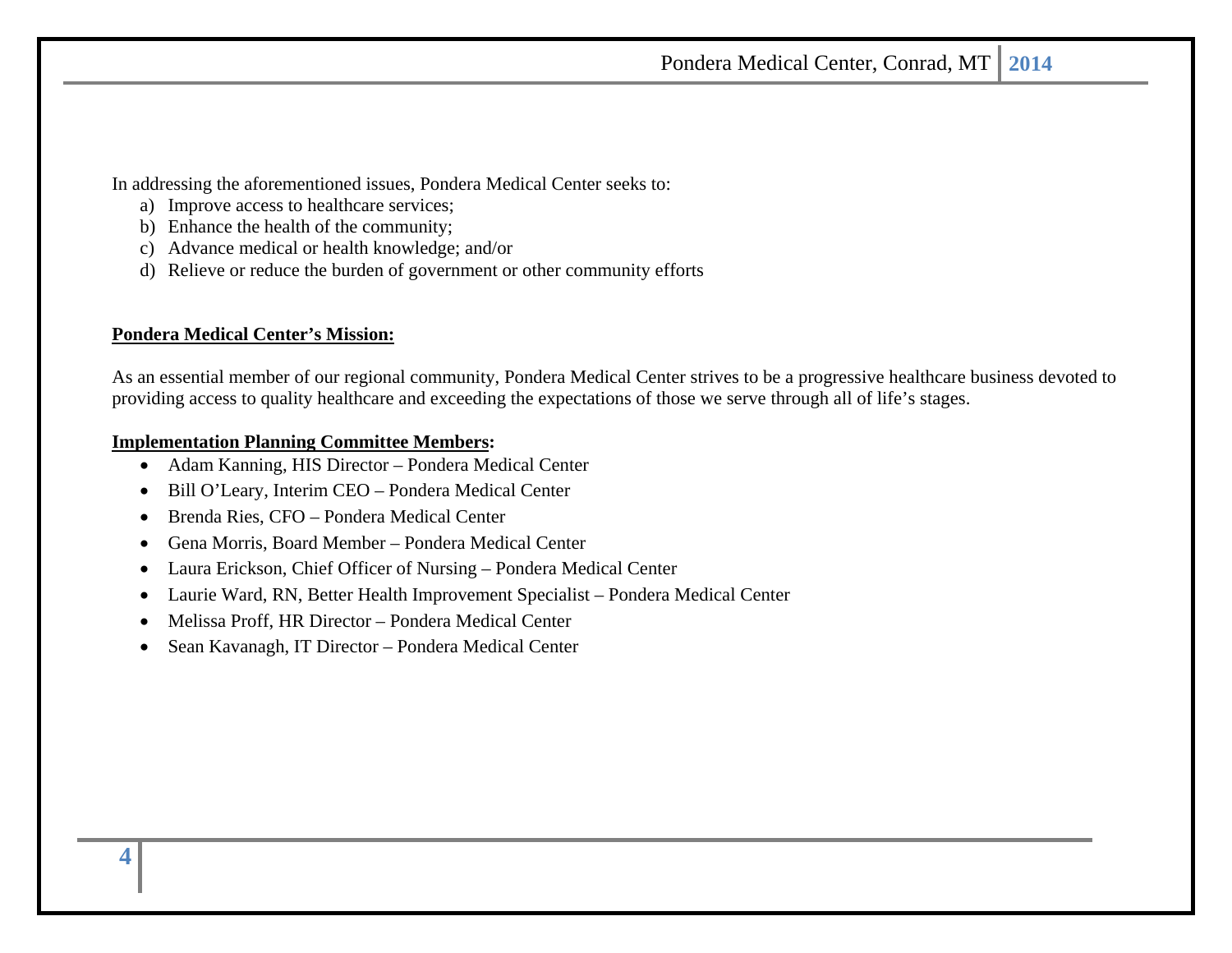# **Prioritizing the Community Health Needs**

The implementation planning committee completed the following to prioritize the community health needs:

- -Review the facility's presence in the community (i.e. activities already being done to address community need)
- Consider organizations outside of the facility which may serve as collaborators in executing the facility's implementation plan
- -Assess the health indicators of the community through available secondary data
- -Evaluate the feedback received from consultations with those representing the community's interests, including public health

#### **Pondera Medical Center's Presence in the Community:**

- Pondera Medical Center (PMC) hosts an annual health fair in the community.
- The hospital provides its physical therapists (PT) for sports physicals and education programs in the schools.
- PMC partners with the local health department in regards to tobacco cessation, the Buckle Up Coalition, and the DUI task force.
- . Pondera Medical Center sponsors several community activities, including a Fun Run and Fish Fry.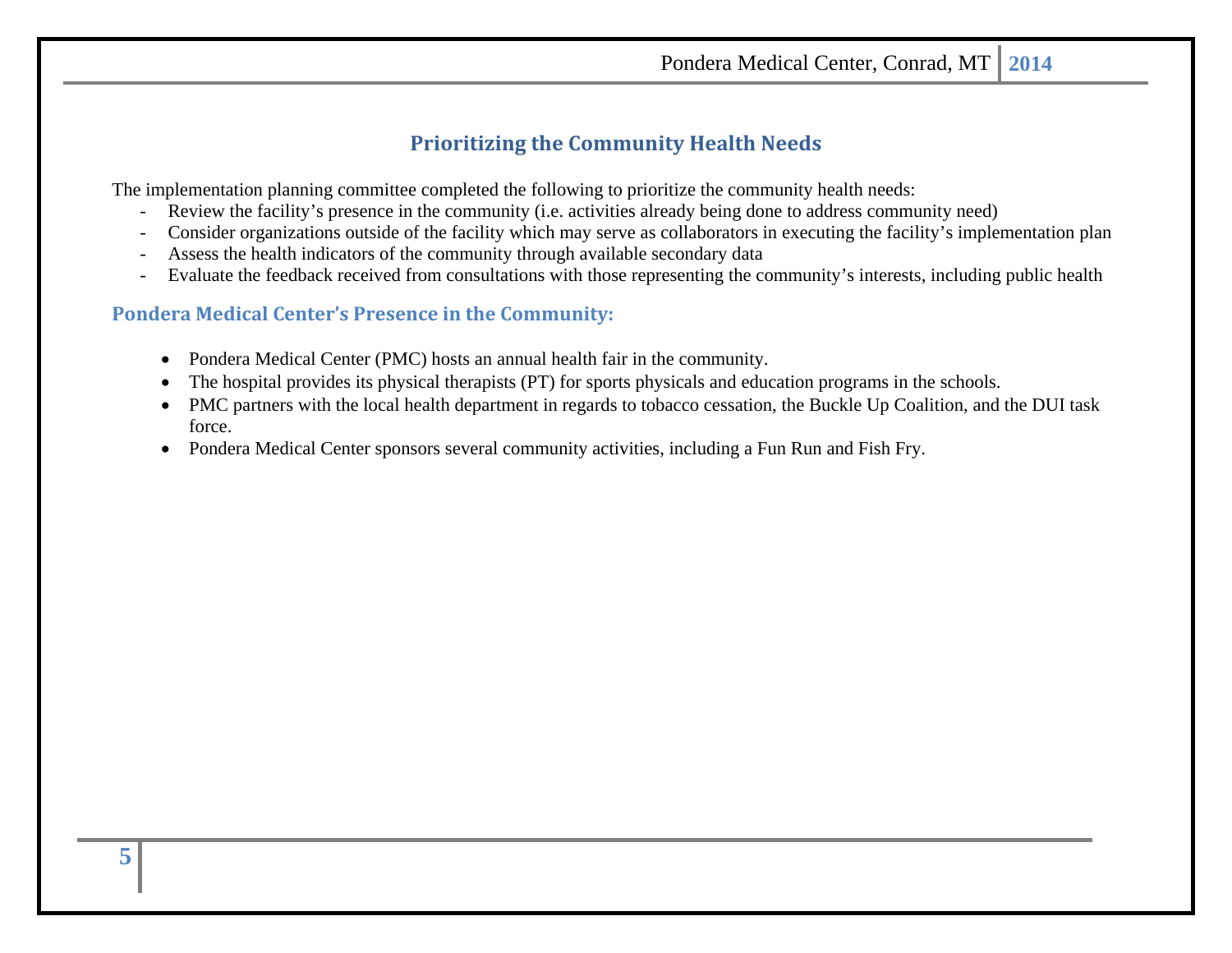# **List of Available Community and Facility Resources to Address Needs**

- $\bullet$  The Frontier Medicine Better Health Partnership (FMBHP) is a collaboration formed to address the unique healthcare challenges in frontier/rural communities.
- $\bullet$ The Montana Nutrition and Physical Activity program (NAPA) assists with initiatives associated with health and wellness.
- $\bullet$  The Agency for Healthcare Research & Quality (AHRQ) provides research to assist providers and patients with making informed healthcare decisions and improving the quality of healthcare services.
- Montana Office of Rural Health/Area Health Education Center (MORH/AHEC) provides technical assistance to rural health systems and organizations.
- $\bullet$ The Montana Department of Public Health and Human Services (MT DPHHS) works to protect the health of Montanans.
- $\bullet$  The Pondera County Health Department works toward the promotion and maintenance of individual, group, and community health.
- $\bullet$ Community Cancer Foundation
- $\bullet$ Economic Development Groups (Lion's Club, Chamber of Commerce, HRDC)
- $\bullet$ Health Services (AA,CHC, Public Health, North Central Area on Aging, Sunrise Counseling, Dental)
- $\bullet$ Health/Wellness (Pondera Co. Food Bank, Fitness Center, Bountiful Baskets, Fun Run)
- $\bullet$ Education (MSU Extension Service, Conrad Public Schools)
- $\bullet$ Conrad Senior Center, Senior Surrey
- . Easter Seals, Quality Life Concepts
- . Front Range CASA
- . Blue Sky Villa, Horizon Lodge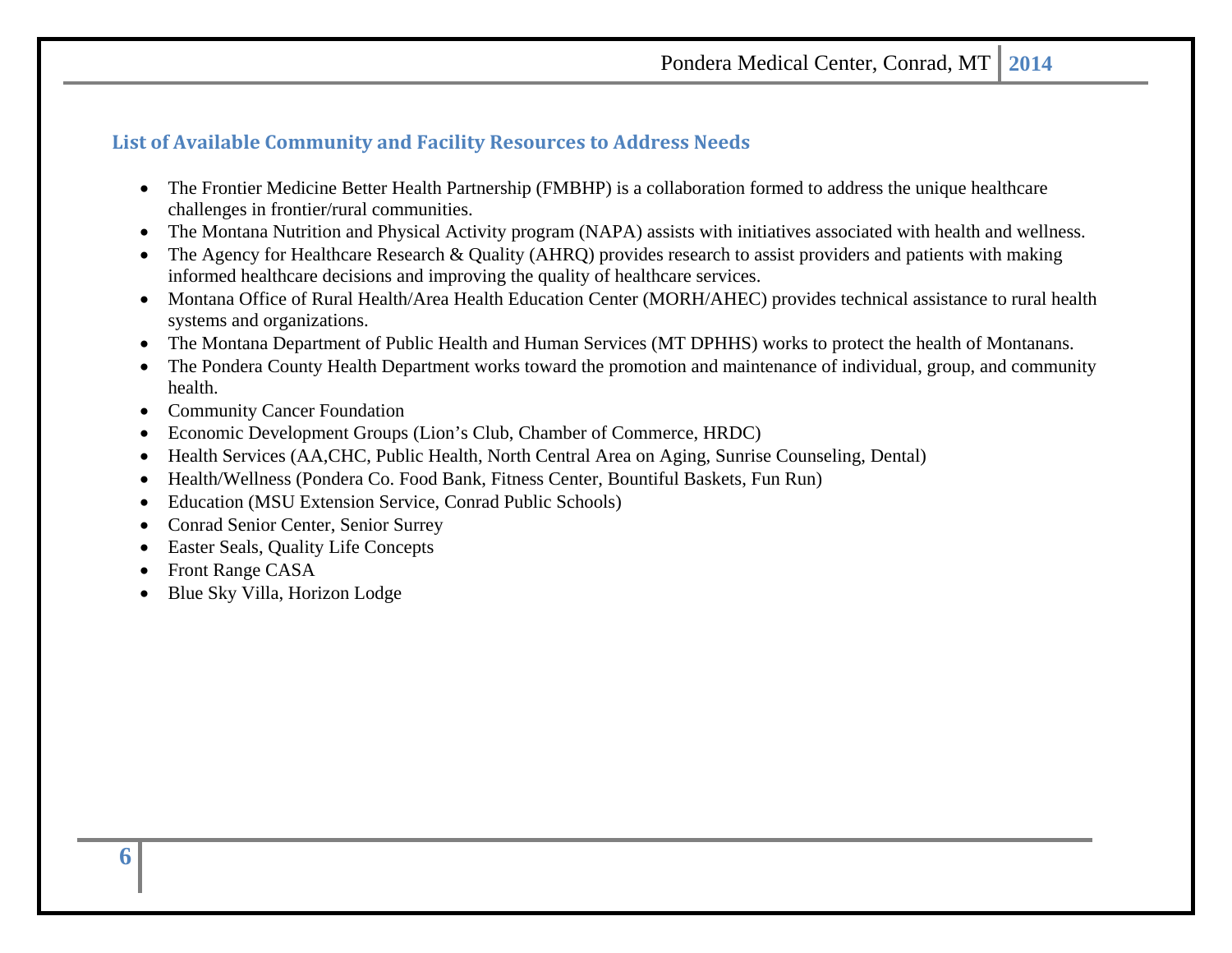#### **Pondera County Indicators:**

#### Low Income Persons

 $\blacksquare$ 19% low income persons (persons below federal poverty level)

#### Uninsured Persons

- $\blacksquare$ Uninsured adults less than age 65 – 18.4%
- $\blacksquare$ Uninsured children less than age 18 – data not available by county (data available for some counties)

#### Primary and Chronic Diseases: Leading Causes of Death

- Cancer
- $\blacksquare$ Heart Disease
- $\blacksquare$ Unintentional Injuries

\* Other primary and chronic disease data is by region and thus difficult to decipher community need.

Percent of Population Age 65 and older – 17%

Size of County and Remoteness – 5,852 in Pondera County; Population Density: 3.6 people per square mile

Nearest Major Hospital – Benefis Healthcare in Great Falls, Montana – 64.8 miles from Pondera Medical Center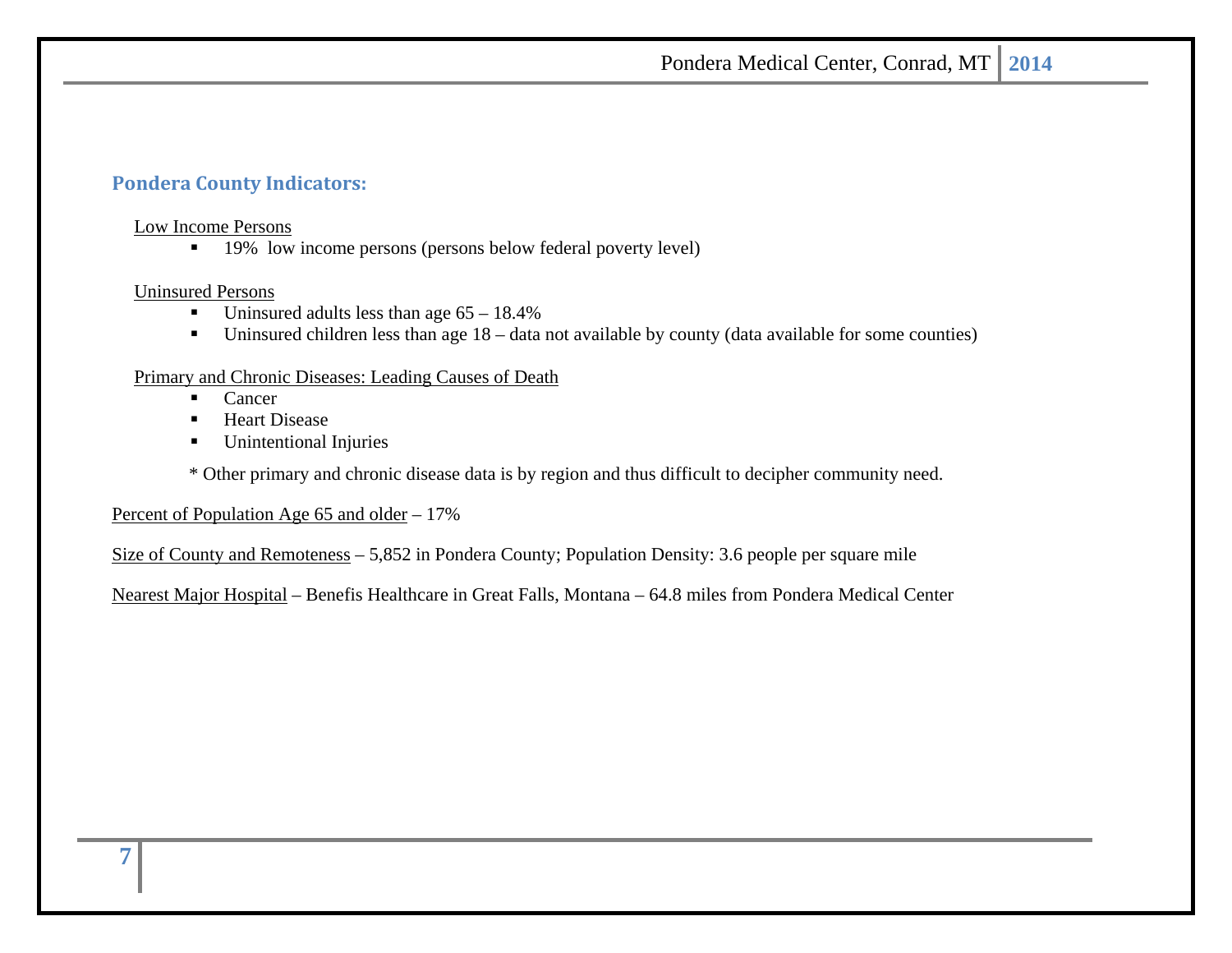## **Public Health and Underserved Populations Consultation Summaries**

Public Health Consultation [Cynthia Grubb, Public Health Nurse – Pondera County Health Department, February 26, 2014]

- Access to healthcare is one of the most important local healthcare issues
- Concerns in the community regarding Pondera Medical Center's (PMC) retention of providers
- Need for more providers, Medicaid Dental services
- $\mathbf{R}^{\text{max}}$ Need for collaboration between the health department and PMC in regards to school health services/programs
- Community members must travel to Great Falls, MT for prenatal care

Underserved Population – Youth [Tyler Bucklin, Math Teacher – Utterback Middle School, Makayla Barringer, High School Senior – Conrad High School, and Donita Johnson, Retired – Valier Schools, October 22, 2013]

■ Need for pediatric services at the hospital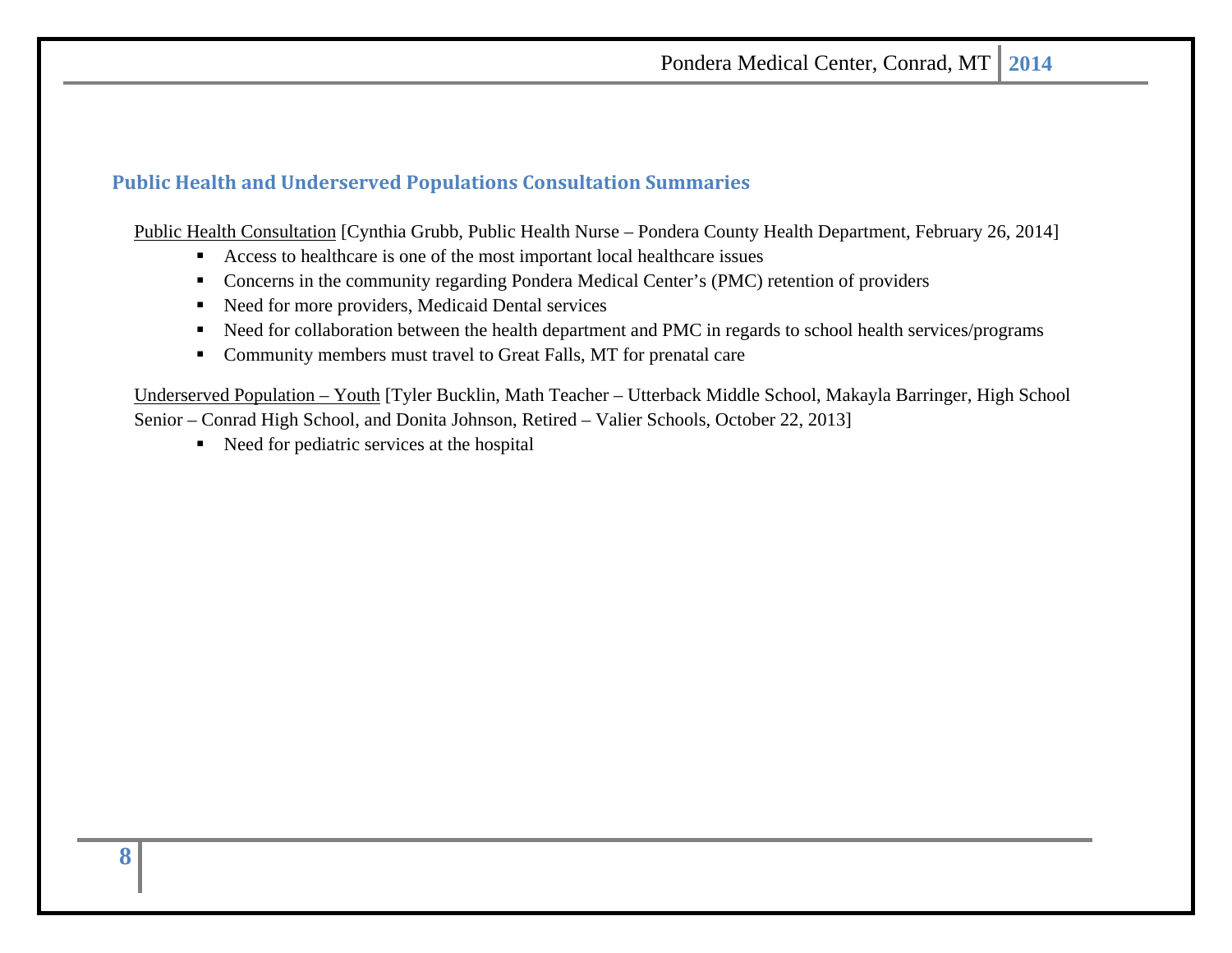# **Needs Identified and Prioritized**

#### *Prioritized Needs to Address*

- 1. The three most important components for a healthy community were: 'Access to healthcare and other services' (54.9%), 'Good jobs and a healthy economy' (38.8%), and 'Healthy behaviors and lifestyles' (28.2%).
- 2. Respondents in 2013 were significantly more likely to feel that 'Lack of access to healthcare' is a serious health concern than in 2009.
- 3. A majority of respondents indicated that 'More primary care providers,' 'Improved quality of care,' and 'Outpatient services expanded hours' would improve the community's access to healthcare. Significantly more respondents cited these reasons in 2013 than in 2009.
- 4. Significantly more respondents gave their community's health a lower rating in 2013 than in 2009. In 2013, only 35.9% of respondents indicated the community as being 'Healthy' whereas in 2009, 53.6% of respondents indicated the community as being 'Healthy.'
- 5. Top three health concerns for the community were: 'Cancer' (57.8%), 'Alcohol abuse/substance abuse' (34.5%), 'Overweight/obesity' (31.6%). Respondents were more likely to identify 'Overweight/obesity' as a serious health concern in 2013 than in 2009.
- 6. Significantly more respondents indicated 'Greater health education services' would improve access to healthcare access in 2013 versus 2009.
- 7. Thirty percent (30%) of respondents reported that they or a member of their household delayed or did not receive healthcare services when needed.
	- Of the respondents who delayed or did not receive needed healthcare services, two of the reasons most cited were: 'Too long to wait for an appointment' and 'Could not get an appointment'.
- 8. Focus group participants indicated a need for pre/post-natal services so that expecting mothers and young families would not have to travel to receive those services.
- 9. Focus group participants indicated concerns regarding the facility's financial stability.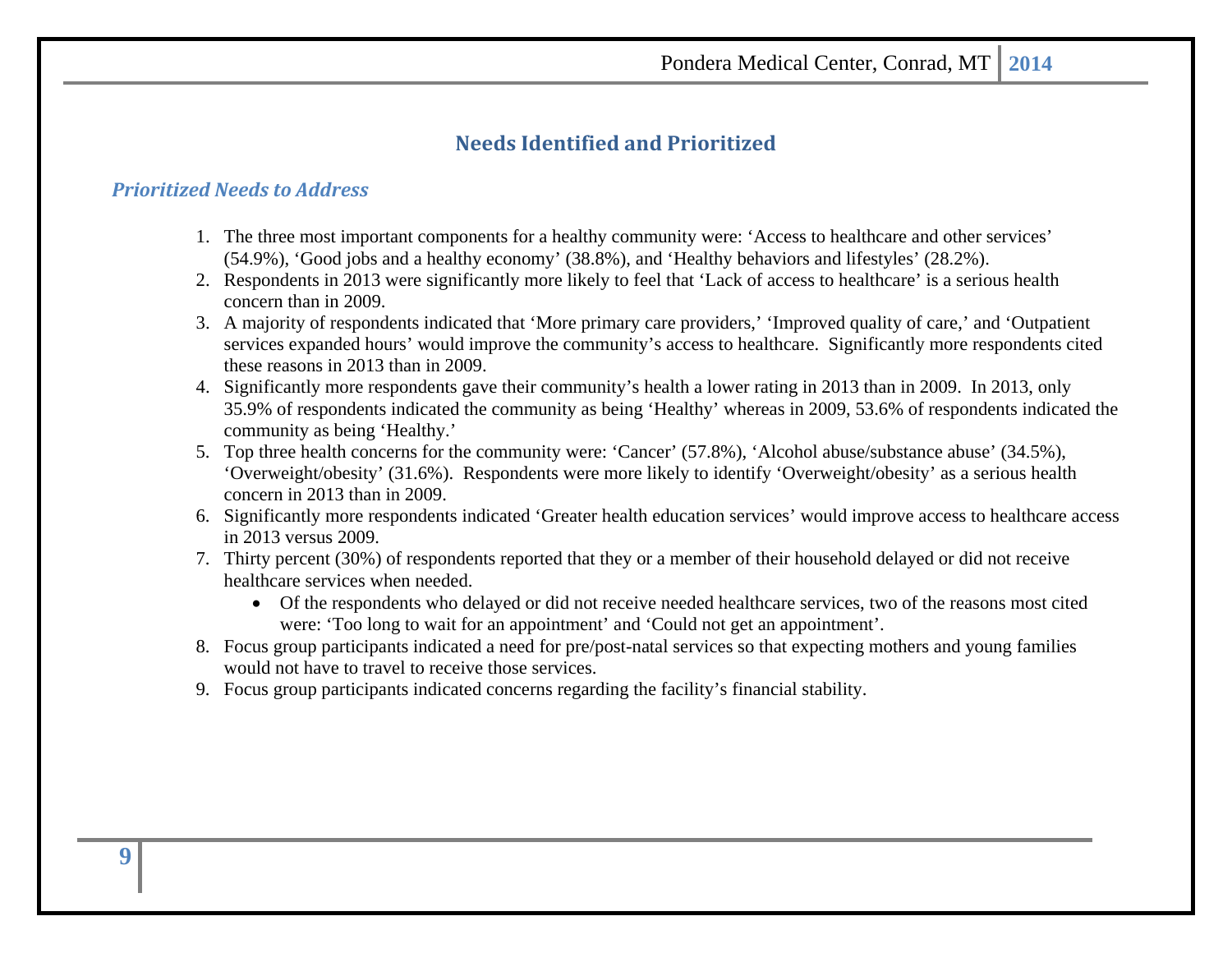#### *Needs Unable to Address*

*(See page 35 for additional information)* 

- 1. Survey respondents indicated interest in the following educational classes/programs: 'Fitness' (33%), 'Health and wellness' (27.7%), 'Weight loss' (27.7%), and 'Health insurance/Affordable Care Act' (24.8%).
- 2. The three most desired local healthcare services were: 'Dermatology' (20.4%), 'Ask a Nurse' (18.4%), and 'Pain management program' (16%).
- 3. Approximately 38% of respondents were either unaware of or were unsure of programs that help people pay for healthcare bills.
	- Of the respondents who delayed or did not receive needed healthcare services, one of the reasons most cited was 'It costs too much.'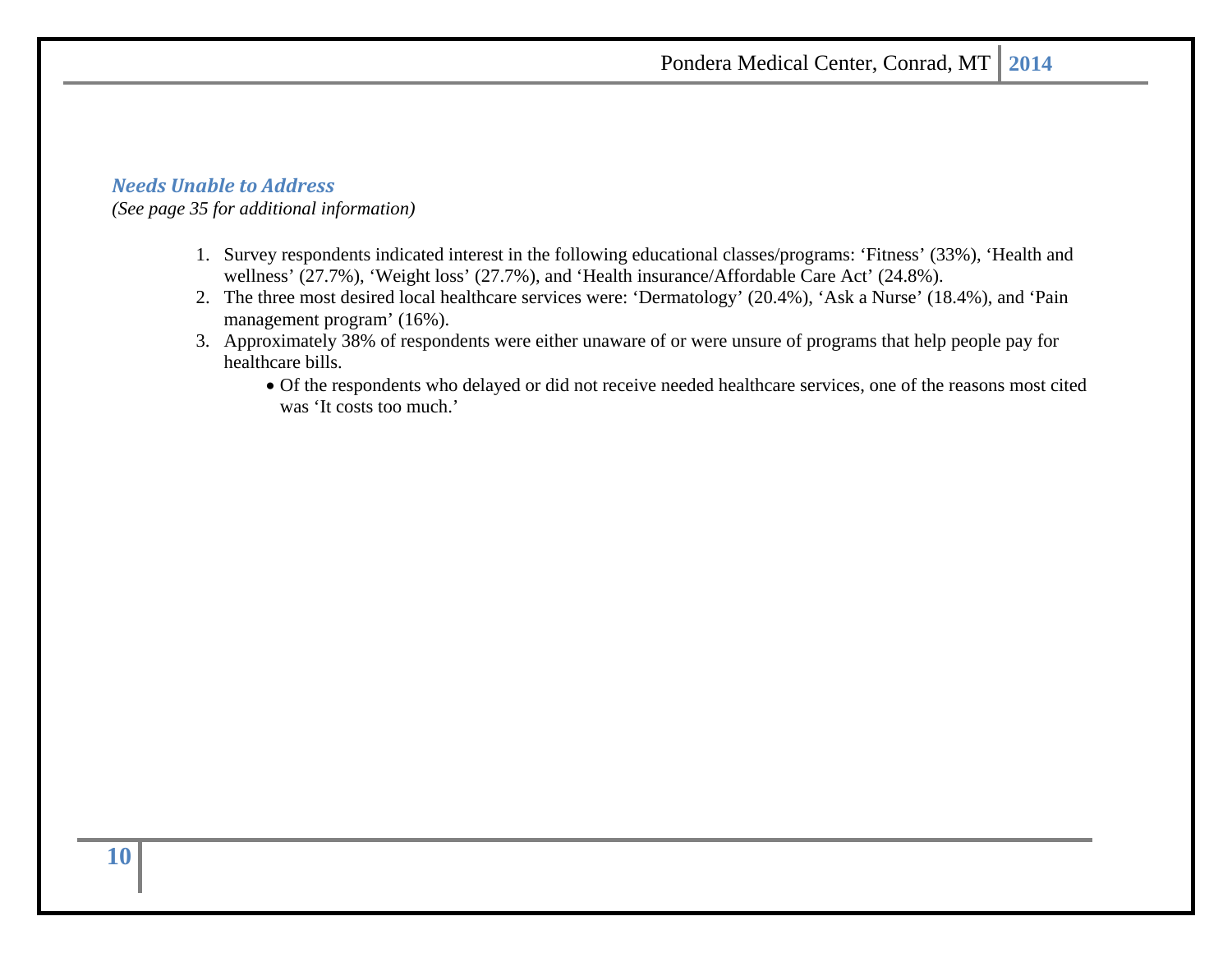# **Executive Summary**

The following represents a summary of the goals and corresponding strategies and activities which the facility will execute to address the prioritized health needs (from page 9). For more details regarding the approach and performance measures for each goal, please refer to the Implementation Plan Grid section, which begins on page 16.

**Goal 1:** Build awareness of Pondera Medical Center's (PMC) existing services so community members can utilize healthcare services locally.

**Strategy 1.1:** Develop a marketing strategy that will effectively provide information of available services to the community. **Activities:** 

- Examine current marketing methods (i.e. radio, newspaper advertisements) and make changes as necessary.
- . Develop marketing strategy for PMC.
- . Inform the community of available services.
- Create a marketing plan to advertise services on a cyclical basis (i.e. flu shots, sports physicals, etc.)

**Strategy 1.2**: Determine outreach strategies to build awareness of PMC's services among community members. **Activities:** 

- Identify target outreach audience.
- $\bullet$ Continue sponsorship of community activities (i.e. PMC health fair, fun run, fish fry).
- 0 Continue distributing the monthly Board Bulletin to the community (i.e. at courthouse, post office, in local newspaper)
- 0 Explore additional community events to sponsor/host.
- 0 Explore networking opportunities with other facilities/organizations in the region.
- . Develop outreach strategy for providers (at PMC and in the region).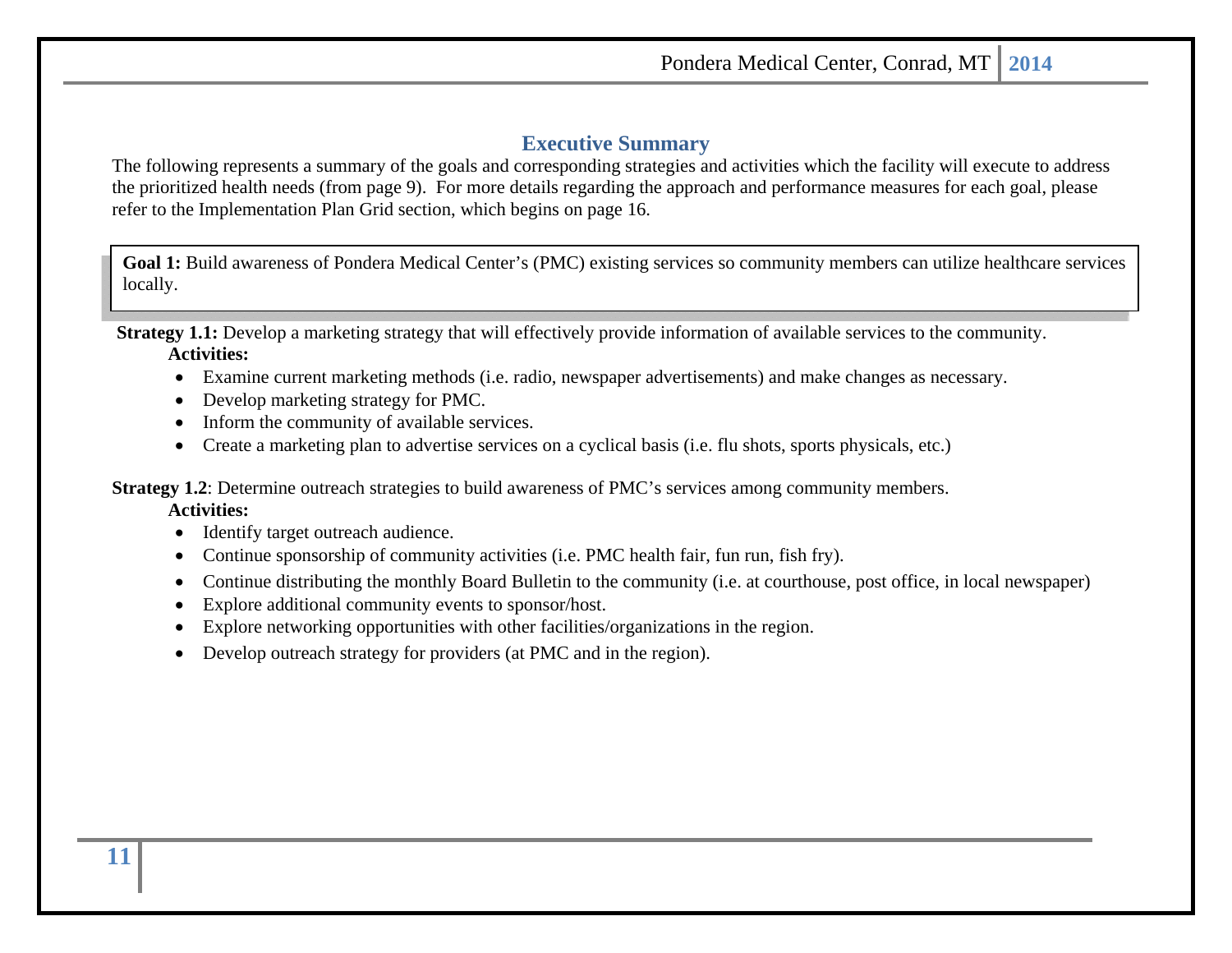Goal 2: Develop new services to increase community members' access to healthcare services.

**Strategy 2.1:** Explore providing additional primary care and specialty services. **Activities:** 

- $\bullet$ Continue providing cardio/pulmonary rehabilitation services at PMC.
- . Explore expanding hours of the urgent care walk-in clinic (i.e. clinic open on Saturdays).
- Promote urgent care walk-in clinic's expanded hours.
- $\bullet$ Continue exploring feasibility of providing mobile MRI services at PMC.
- $\bullet$ Identify equipment within the facility to update or replace.
- $\bullet$ Explore providing rotating specialists (i.e. pediatrics, pre/post-natal care).
- Publicize rotating specialists offered at PMC.

**Strategy 2.2:** Support a PMC Foundation with facility's goals regarding services, equipment, programs, etc. **Activities:** 

- Appoint an employee as a Foundation liaison
- Support foundation director with fundraising activities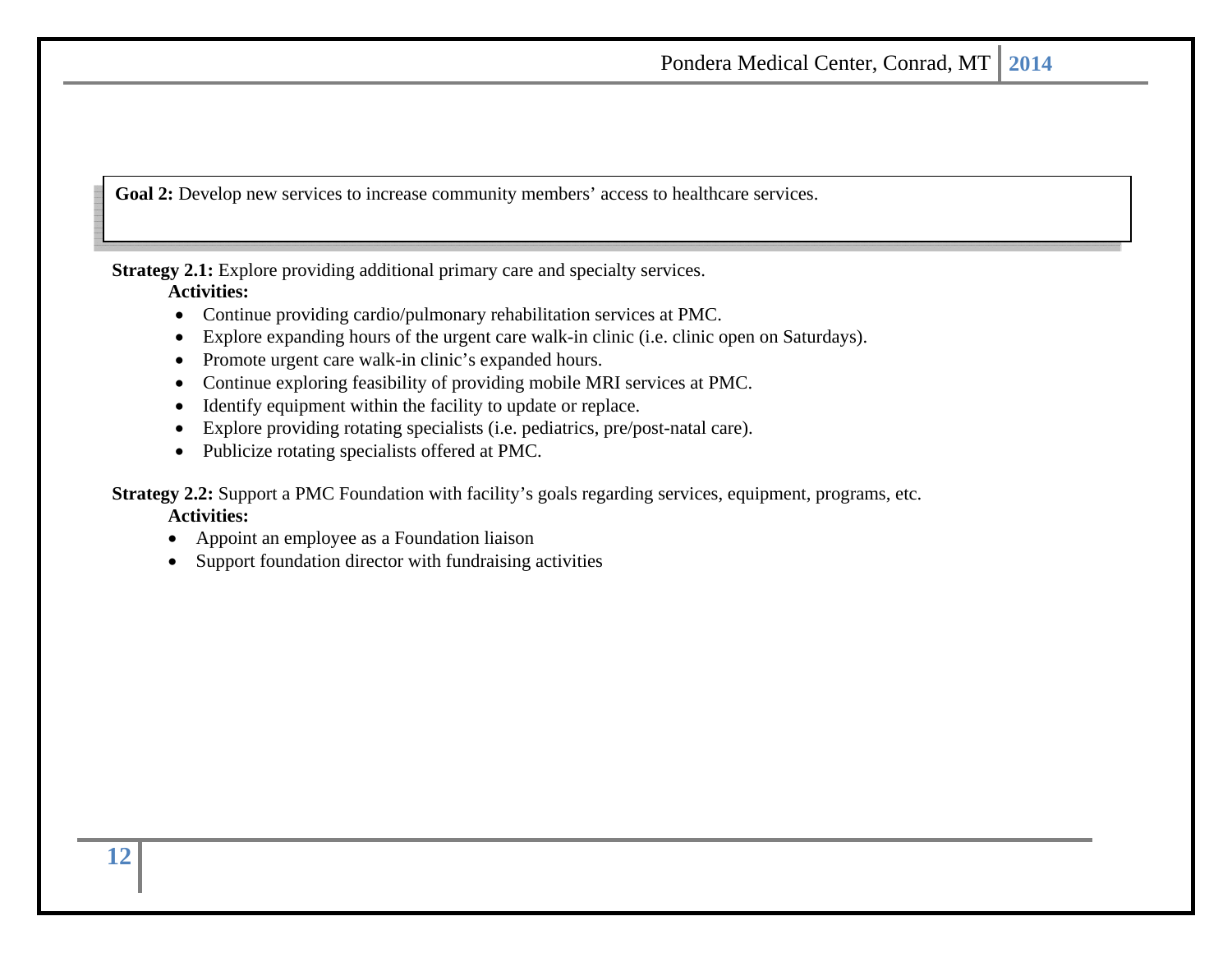**Goal 3:** Maintain a well-staffed organization which can meet the health needs of the Conrad community.

**Strategy 3.1:** Develop a comprehensive recruitment/retention strategy for providers and PMC staff members. **Activities:** 

- Continue using provider recruiting services (i.e. 3RNet, Montana Connections, AHEC, etc.).
- 0 Continue supporting the Pit Crew and its employee appreciation events.
- 0 Explore additional employee appreciation events to offer for PMC staff.
- 0 Research effective recruitment/retention strategies for similar facilities.
- $\bullet$ Utilize annual employee satisfaction surveys to determine area/organization strengths and weaknesses.
- 0 Continue using annual salary surveys to determine PMC's competitiveness with other organizations.
- 0 Continue researching retirement benefits which would be feasible to offer at PMC (i.e. 401(K) match).
- 0 Identify community partnerships which can benefit PMC employees.
- 0 Develop process for creating welcome baskets/information packets for employees who are new to the area.
- 0 Explore hosting or participating in a local job fair.
- 0 Reach out to North Central Area Health Education Center (AHEC) contact to discuss possibility of hosting a Research and Explore Awesome Careers in Healthcare (REACH) camp for local students.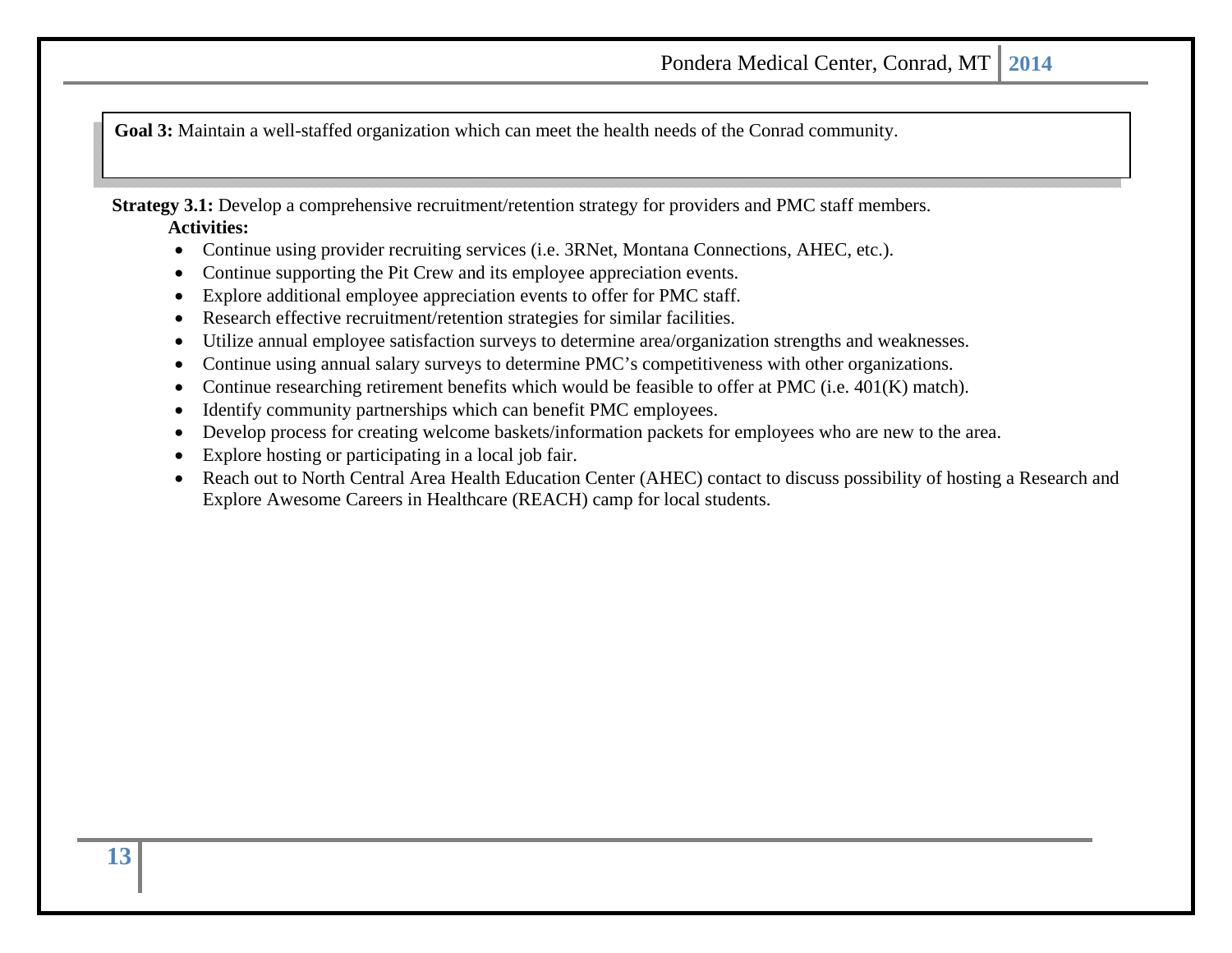**Goal 4:** Continue providing support for programs and services to address health and wellness concerns in the community.

**Strategy 4.1:** Continue providing health and wellness services to the community.

**Activities:** 

- Continue partnering with the public health department (i.e. tobacco programs, Buckle Up Coalition, DUI Taskforce, etc.).
- $\bullet$  Explore offering physical therapy for school programs and school sports teams (i.e. sports physicals, backpack assessments).

**Strategy 4.2:** Explore partnerships with other local organizations related to health and wellness.

#### **Activities:**

- Identify health and wellness priorities from community health needs assessment (CHNA).
- $\bullet$ Explore networking opportunities with other organizations/facilities in the region.
- . Explore partnership with the school system regarding additional potential education offerings.
- . Build relationship with the Cancer Foundation.
- . Develop a diabetes program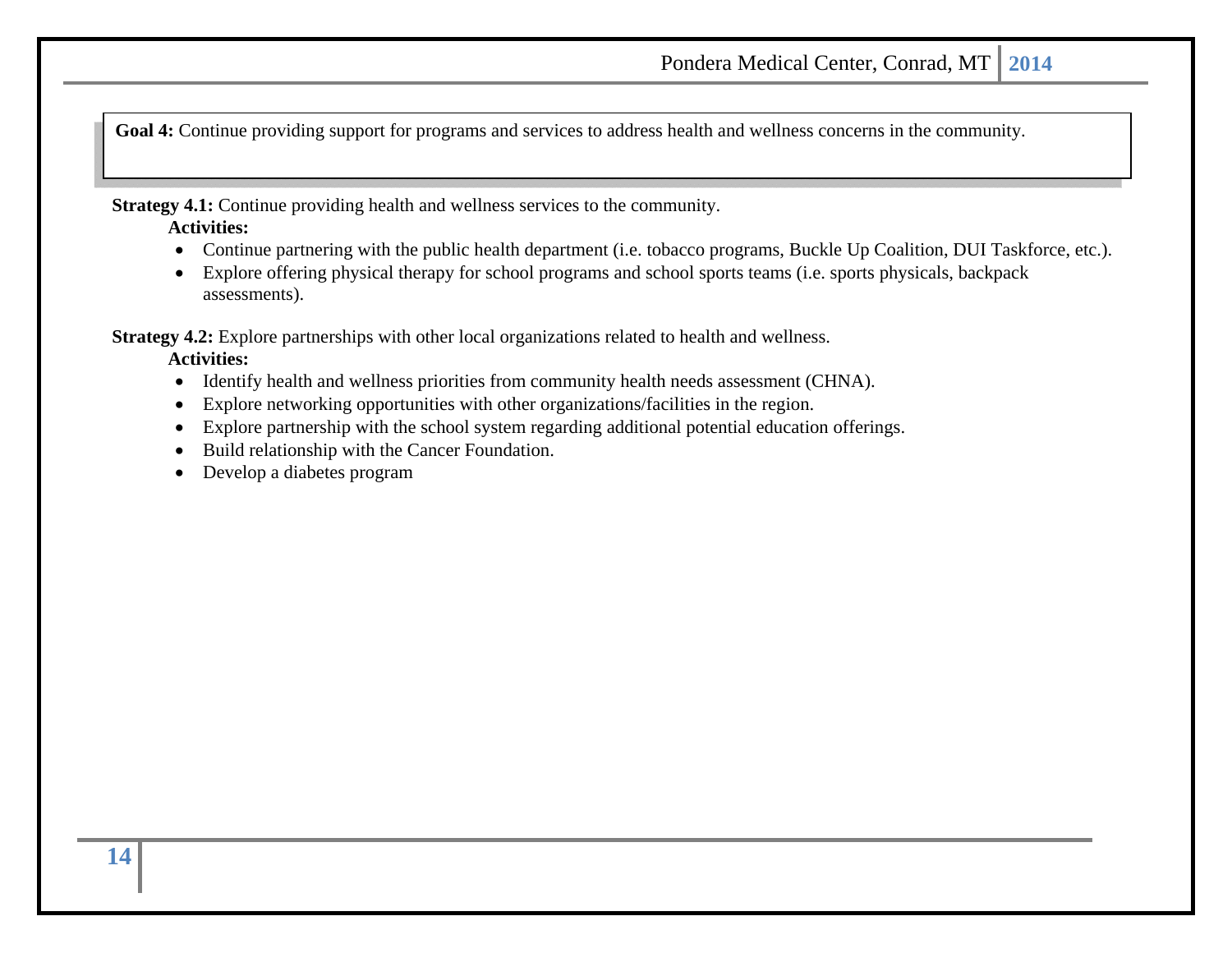**Goal 5:** Initiate cultural transformation activities within the hospital to develop a cohesive organization focused on providing high quality outcomes for PMC patients and their families.

**Strategy 5.1:** Research and identify resources to guide cultural transformation activities.

#### **Activities:**

- Identify resources to guide the hospital's cultural transformation (i.e. external mediator, change management trainer, etc.).
- 0 Research healthcare facilities/systems that have undergone effective cultural transformation activities.
- Create a list of leadership resources available for PMC staff to use.
- . Explore leadership trainings or conferences for the administrative team/department heads.
- Explore programs and resources designed to promote teamwork and communication within an organization.

**Strategy 5.2:** Create a shared accountability strategy for all PMC employees to follow.

#### **Activities:**

- Perform a root cause analysis to determine challenges to be addressed.
- 0 Develop an education program for all PMC employees regarding the facility's mission and expectations.
- Create updated job descriptions, organizational charts, and performance standards for all staff members.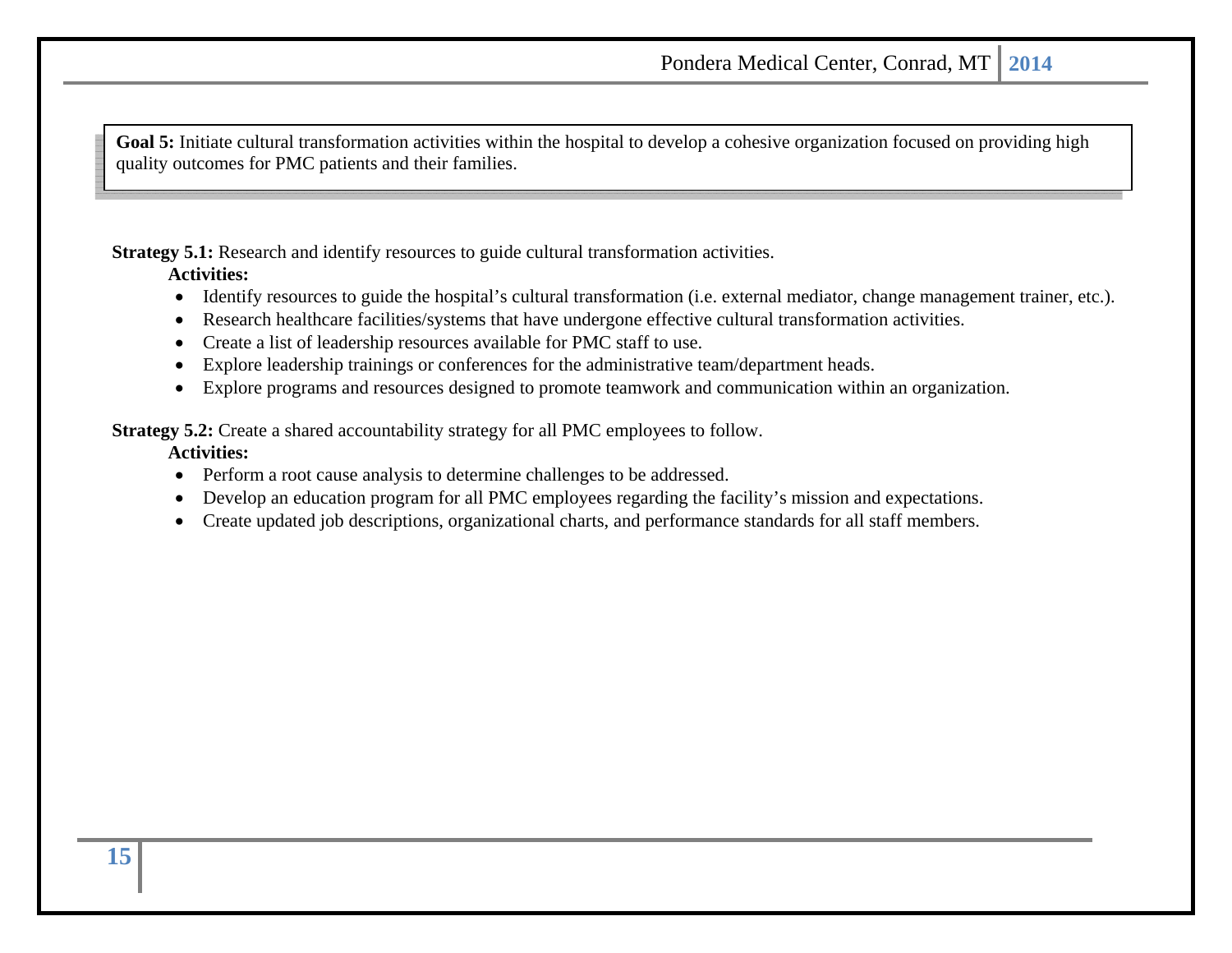# **Implementation Plan Grid**

**Goal 1:** Build awareness of Pondera Medical Center's (PMC) existing services so community members can utilize healthcare services locally.

**Strategy 1.1:** Develop a marketing strategy that will effectively provide information of available services to the community.

**Health Issue Addressed:** Survey respondents indicated that 'Access to healthcare and other services' was the most important component of a healthy community. Increasing awareness of services will assist in increasing utilization of local healthcare services.

| <b>Activities</b>                                                                                       | <b>Responsibility</b> | <b>Timeline</b> | <b>Final Approval</b> | <b>Partners</b>                                                 | <b>Potential Barriers</b>                 |
|---------------------------------------------------------------------------------------------------------|-----------------------|-----------------|-----------------------|-----------------------------------------------------------------|-------------------------------------------|
| • Examine current marketing strategy which<br>will effectively provide information to the<br>community. | Marketing             | July 2015       | <b>CEO</b>            | Chamber of<br>Commerce, PCHD,<br>providers,<br>Newspaper, Radio | Resource limitations,<br>data limitations |
| • Develop marketing strategy for PMC.                                                                   | Marketing             | July 2015       | <b>CEO</b>            | Chamber of<br>Commerce, PCHD,<br>providers,<br>Newspaper, Radio | Resource/financial<br>limitations         |
| • Inform PMC employees and community<br>of available services.                                          | Marketing             | July 2015       | <b>CEO</b>            | Chamber of<br>Commerce, PCHD,<br>providers,<br>Newspaper, Radio | <b>Resource limitations</b>               |

**Needs Being Addressed by this Strategy:**

- #1: The three most important components for a healthy community were: 'Access to healthcare and other services' (54.9%), 'Good jobs and a healthy economy' (38.8%), and 'Healthy behaviors and lifestyles' (28.2%).
- ٠ #2: Respondents in 2013 were significantly more likely to feel that 'Lack of access to healthcare' is a serious health concern than in 2009.
- $\blacksquare$ #4: Significantly more respondents gave their community's health a lower rating in 2013 than in 2009. In 2013, only 35.9% of respondents indicated the community as being 'Healthy' whereas in 2009, 53.6% of respondents indicated the community as being 'Healthy.'

#### **Anticipated Impact(s) of these Activities:**

- $\blacksquare$ Increased awareness/utilization of services at PMC
- $\blacksquare$ Increased access to healthcare services
- Г Improved health outcomes

# **16**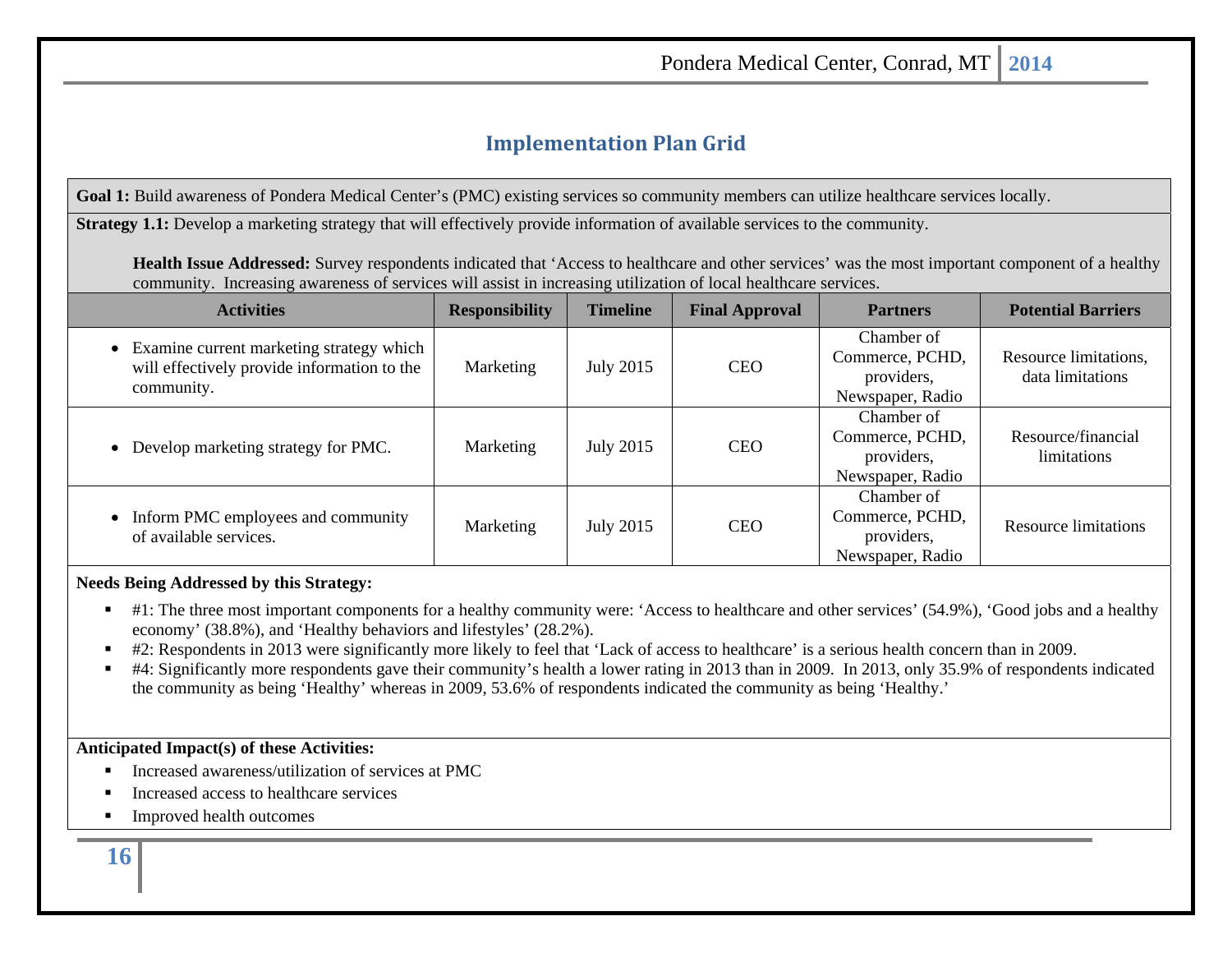**Plan to Evaluate Anticipated Impact(s) of these Activities:** 

 $\blacksquare$ Track utilization of facility services before and after the marketing campaign is implemented

*Strategy 1.1* 

**Measure of Success:** Pondera Medical Center (PMC) will develop a marketing strategy and begin implementation by 6/30/2015.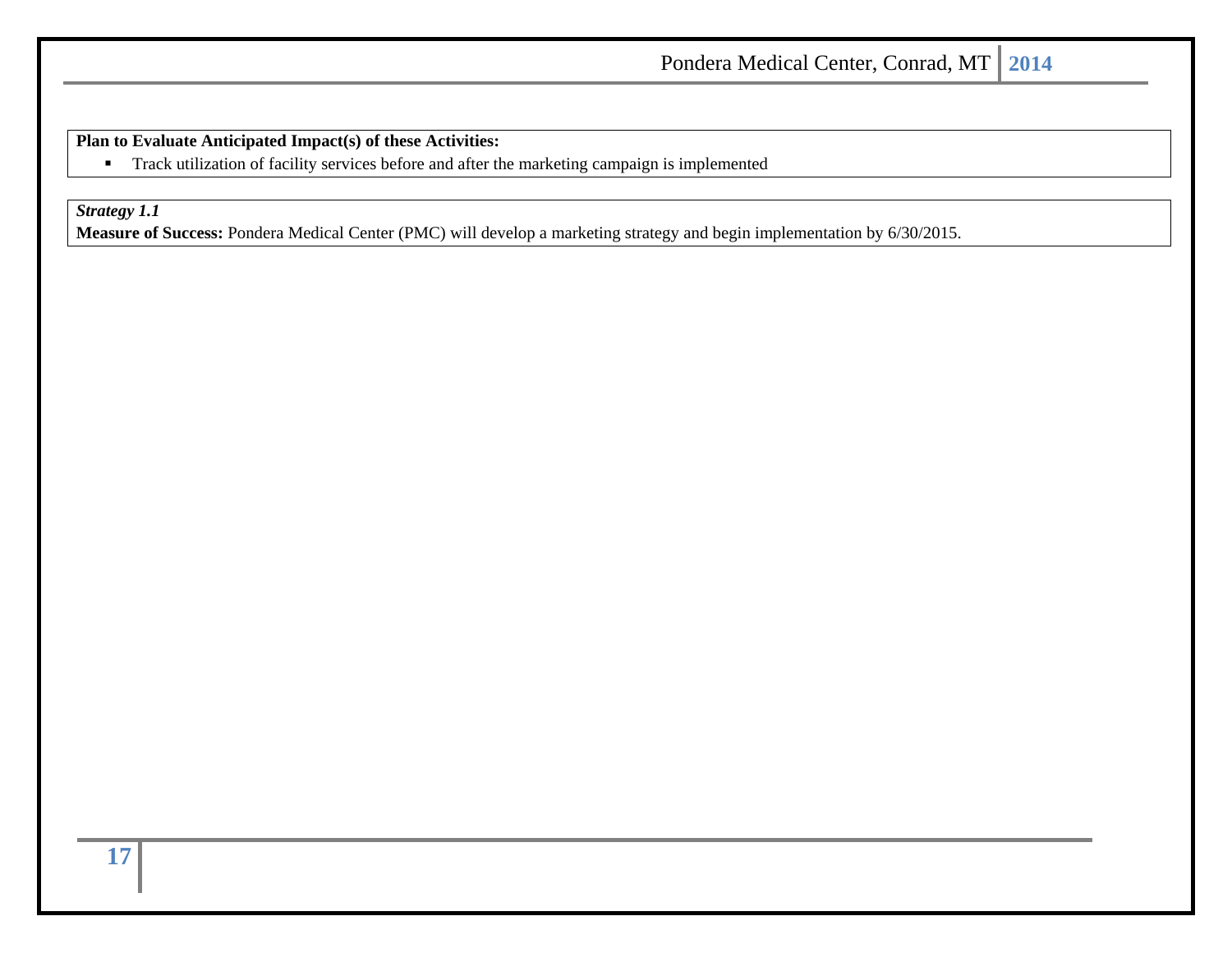**Goal 1:** Build awareness of Pondera Medical Center's (PMC) existing services so community members can utilize healthcare services locally.

**Strategy 1.2:** Determine outreach strategies to build awareness of PMC's services among community members.

**Health Issue Addressed:** Survey respondents indicated that 'Access to healthcare and other services' was the most important component of a healthy community. Increasing awareness of services will assist in increasing utilization of local healthcare services.

| <b>Activities</b>                                                                               | <b>Responsibility</b> | <b>Timeline</b> | <b>Final Approval</b> | <b>Partners</b>                                     | <b>Potential Barriers</b>         |
|-------------------------------------------------------------------------------------------------|-----------------------|-----------------|-----------------------|-----------------------------------------------------|-----------------------------------|
| • Identify target outreach audience.                                                            | Marketing             | Ongoing         | <b>CEO</b>            | Chamber of<br>Commerce, PCHD                        | Resource/financial<br>limitations |
| • Continue sponsorship of community<br>activities (i.e. PMC health fair, fun run,<br>fish fry). | Marketing             | Ongoing         | <b>CEO</b>            | Chamber of<br>Commerce,<br>PCHD,LDS Church          | Resource/financial<br>limitations |
| • Continue distributing the monthly Board<br>Bulletin to the community.                         | Marketing             | Ongoing         | <b>CEO</b>            | Newspaper in<br>Conrad, Valier                      | Resource/financial<br>limitations |
| • Explore additional community events to<br>sponsor/host.                                       | Marketing             | Ongoing         | <b>CEO</b>            | Chamber of<br>Commerce                              | Resource/financial<br>limitations |
| • Explore networking opportunities with<br>other facilities/organizations in the region.        | CEO, CNO              | Ongoing         | <b>CEO</b>            | Cut Bank, Chester,<br>Shelby, Choteau,<br>Kalispell | Resource/financial<br>limitations |
| • Develop outreach strategy for providers<br>(at PMC and in the region).                        | Marketing             | Ongoing         | <b>CEO</b>            | <b>Providers</b>                                    | Resource/financial<br>limitations |

#### **Needs Being Addressed by this Strategy:**

- #1: The three most important components for a healthy community were: 'Access to healthcare and other services' (54.9%), 'Good jobs and a healthy economy' (38.8%), and 'Healthy behaviors and lifestyles' (28.2%).
- ٠ #2: Respondents in 2013 were significantly more likely to feel that 'Lack of access to healthcare' is a serious health concern than in 2009.
- $\blacksquare$ #4: Significantly more respondents gave their community's health a lower rating in 2013 than in 2009. In 2013, only 35.9% of respondents indicated the community as being 'Healthy' whereas in 2009, 53.6% of respondents indicated the community as being 'Healthy.'

*Strategy 1.2 continued…* 

#### **Anticipated Impact(s) of these Activities:**

**I** Increased awareness/utilization of services at PMC

**18**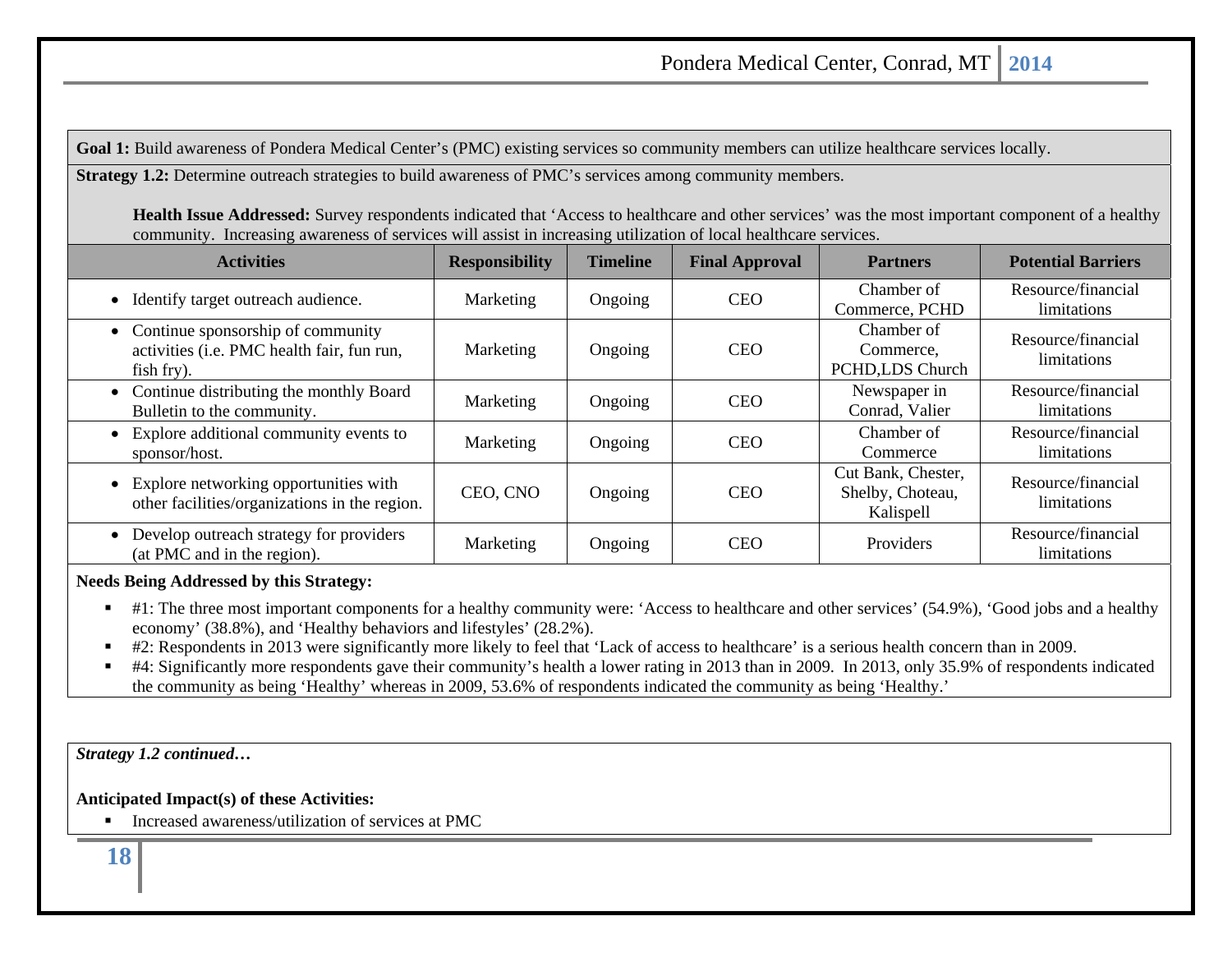- $\blacksquare$ Increased access to healthcare services
- $\blacksquare$ More collaboration between PMC and the community
- $\blacksquare$ Improved health outcomes

**Plan to Evaluate Anticipated Impact(s) of these Activities:** 

- $\blacksquare$ Track referrals from providers included in the outreach campaign
- $\blacksquare$ Record the number of community events where PMC is present

**Measure of Success:** Pondera Medical Center (PMC) will increase patient visits by 10% and will host/sponsor 4 events by 06/2015.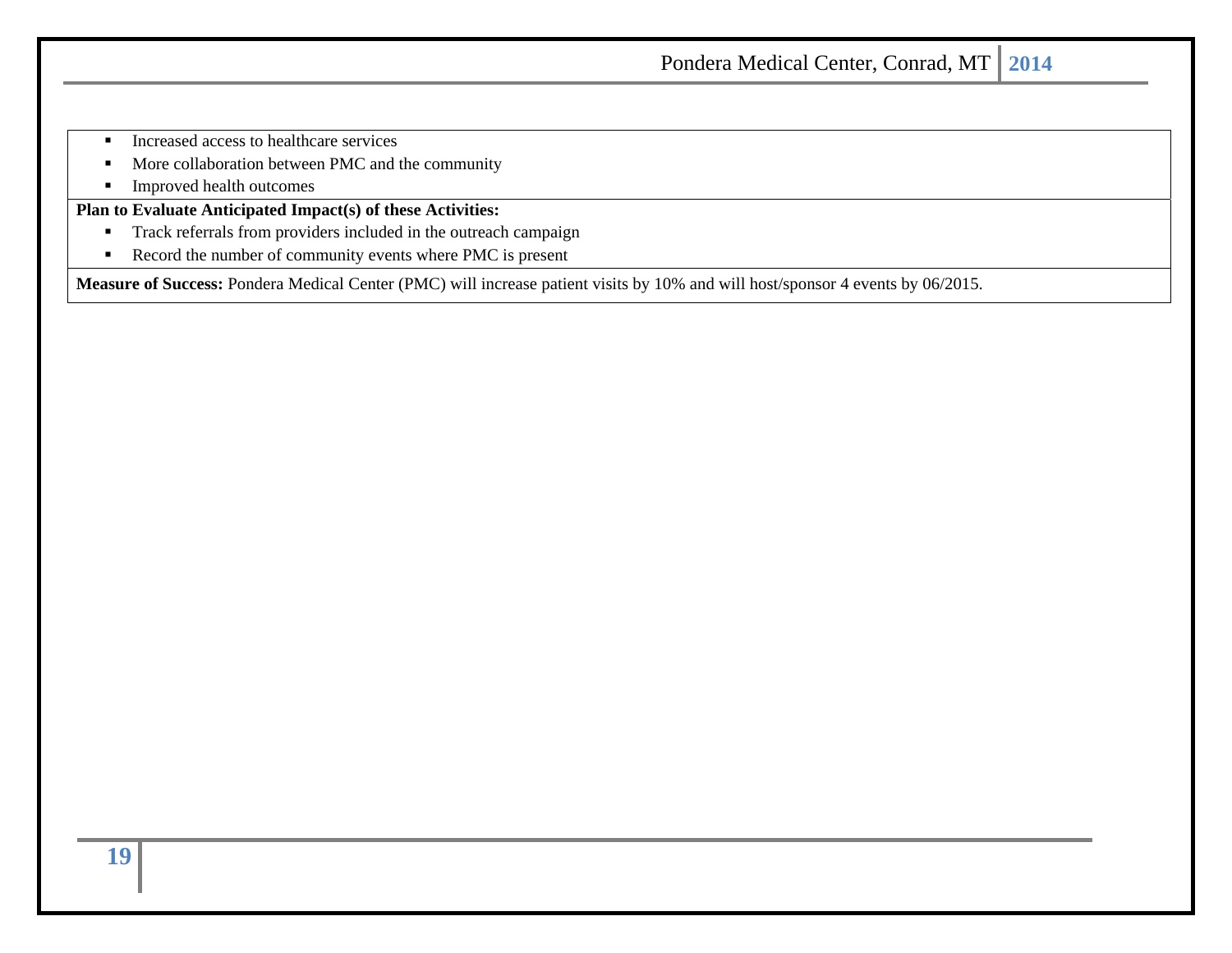Goal 2: Develop new services to increase community members' access to healthcare services.

**Strategy 2.1:** Explore providing additional primary care and specialty services.

**Health Issue Addressed:** Survey respondents indicated that 'Access to healthcare and other services' was the most important component of a healthy community. Developing new service offerings allows community members to receive healthcare within the community.

| <b>Activities</b>                                                                                      | <b>Responsibility</b>        | <b>Timeline</b>  | <b>Final Approval</b> | <b>Partners</b>                                                            | <b>Potential Barriers</b>                                         |
|--------------------------------------------------------------------------------------------------------|------------------------------|------------------|-----------------------|----------------------------------------------------------------------------|-------------------------------------------------------------------|
| Determine feasibility of providing<br>$\bullet$<br>cardio/pulmonary rehabilitation services at<br>PMC. | <b>CNO</b>                   | <b>July 2015</b> | <b>CEO</b>            | <b>Benefis</b><br>Health<br>System                                         | Financial/resource/staff<br>limitations; Regulatory<br>challenges |
| Explore expanding hours of the urgent care<br>walk-in clinic (i.e. clinic open on<br>Saturdays).       | CEO, Clinic<br>Manager       | <b>July 2015</b> | <b>CEO</b>            | Providers                                                                  | Financial/resource/staff<br>limitations                           |
| Promote urgent care walk-in clinic's<br>$\bullet$<br>expanded hours.                                   | Marketing                    | <b>July 2015</b> | <b>CEO</b>            | Radio,<br>Newspaper,<br>Providers,                                         | Financial/resource/staff<br>limitations                           |
| Determine feasibility of providing mobile<br>$\bullet$<br>MRI services at PMC.                         | <b>CEO</b>                   | <b>July 2016</b> | <b>CEO</b>            | Monida,<br>DMS,<br>Alliance                                                | Financial/resource/staff<br>limitations                           |
| Identify equipment within the facility to<br>$\bullet$<br>update or replace.                           | Senior<br>Leadership<br>Team | <b>July 2015</b> | <b>CEO</b>            | Med Assests,<br><b>Bio Med</b>                                             | Financial/resource/staff<br>limitations                           |
| Explore providing rotating specialists (i.e.<br>pediatrics, pre/post-natal care).                      | CEO, Clinic<br>Manager       | <b>July 2015</b> | <b>CEO</b>            | Kalispell, GF<br>Clinic<br>Hospital,<br><b>Benefis</b><br>Health<br>System | Financial/resource/staff<br>limitations                           |
|                                                                                                        |                              |                  |                       |                                                                            |                                                                   |

**Needs Being Addressed by this Strategy:**

**20**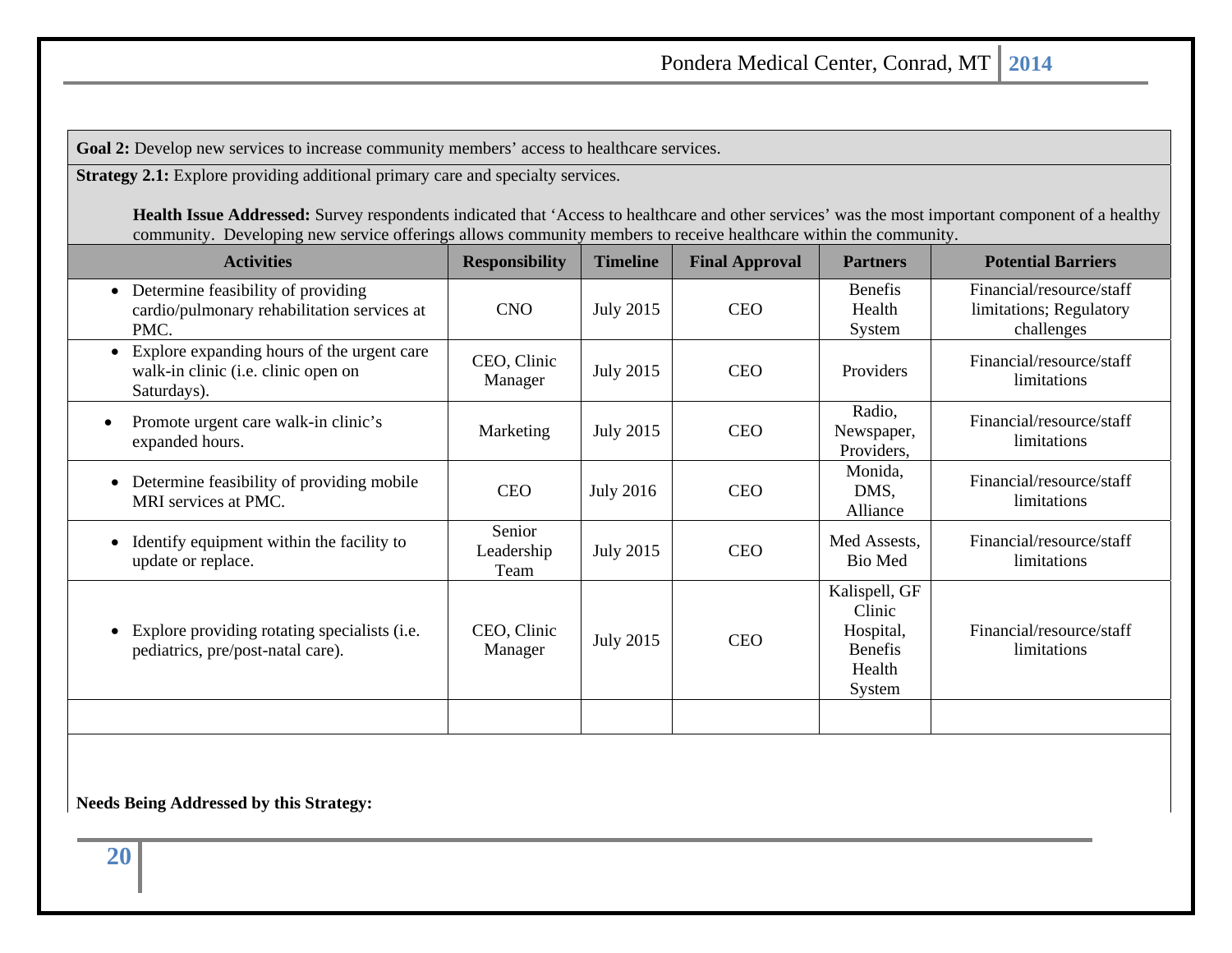- ٠ #1: The three most important components for a healthy community were: 'Access to healthcare and other services' (54.9%), 'Good jobs and a healthy economy' (38.8%), and 'Healthy behaviors and lifestyles' (28.2%).
- Г #2: Respondents in 2013 were significantly more likely to feel that 'Lack of access to healthcare' is a serious health concern than in 2009.
- ▙ #3: A majority of respondents indicated that 'More primary care providers,' 'Improved quality of care,' and 'Outpatient services expanded hours' would improve the community's access to healthcare. Significantly more respondents cited these reasons in 2013 than in 2009.
- Г #4: Significantly more respondents gave their community's health a lower rating in 2013 than in 2009. In 2013, only 35.9% of respondents indicated the community as being 'Healthy' whereas in 2009, 53.6% of respondents indicated the community as being 'Healthy.'
- $\blacksquare$  #7: Thirty percent (30%) of respondents reported that they or a member of their household delayed or did not receive healthcare services when needed.
	- Of the respondents who delayed or did not receive needed healthcare services, two of the most cited reasons were: 'Too long to wait for an appointment' and 'Could not get an appointment'.
- ٠ #8: Focus group participants indicated a need for pre/post-natal services so that expecting mothers and young families would not have to travel to receive those services.
- #9: Focus group participants indicated concerns regarding the facility's financial stability.

#### **Anticipated Impact(s) of these Activities:**

- $\blacksquare$ Increased awareness/utilization of services at PMC
- ▙ Increased access to healthcare services
- ٠ Improved health outcomes

#### **Plan to Evaluate Anticipated Impact(s) of these Activities:**

- $\blacksquare$ Compare findings between 2013 and 2016 CHNAs regarding appointment availability
- $\blacksquare$ Track utilization of rotating specialists

**Measure of Success:** PMC announces two new visiting specialty providers available by 6/2016.

**Goal 3:** Maintain a well-staffed organization which can meet the health needs of the Conrad community.

**Strategy 3.1:** Develop a comprehensive recruitment/retention strategy for providers and PMC staff members.

**Health Issue Addressed:** Critical Access Hospitals (CAHs) in rural/frontier areas of Montana continue to face challenges in recruiting and retaining qualified staff for the facility. The survey and focus groups indicated a concern regarding the need to recruit and retain medical providers, as well as support staff at Pondera Medical Center.

| <b>Activities</b> |  |
|-------------------|--|
|                   |  |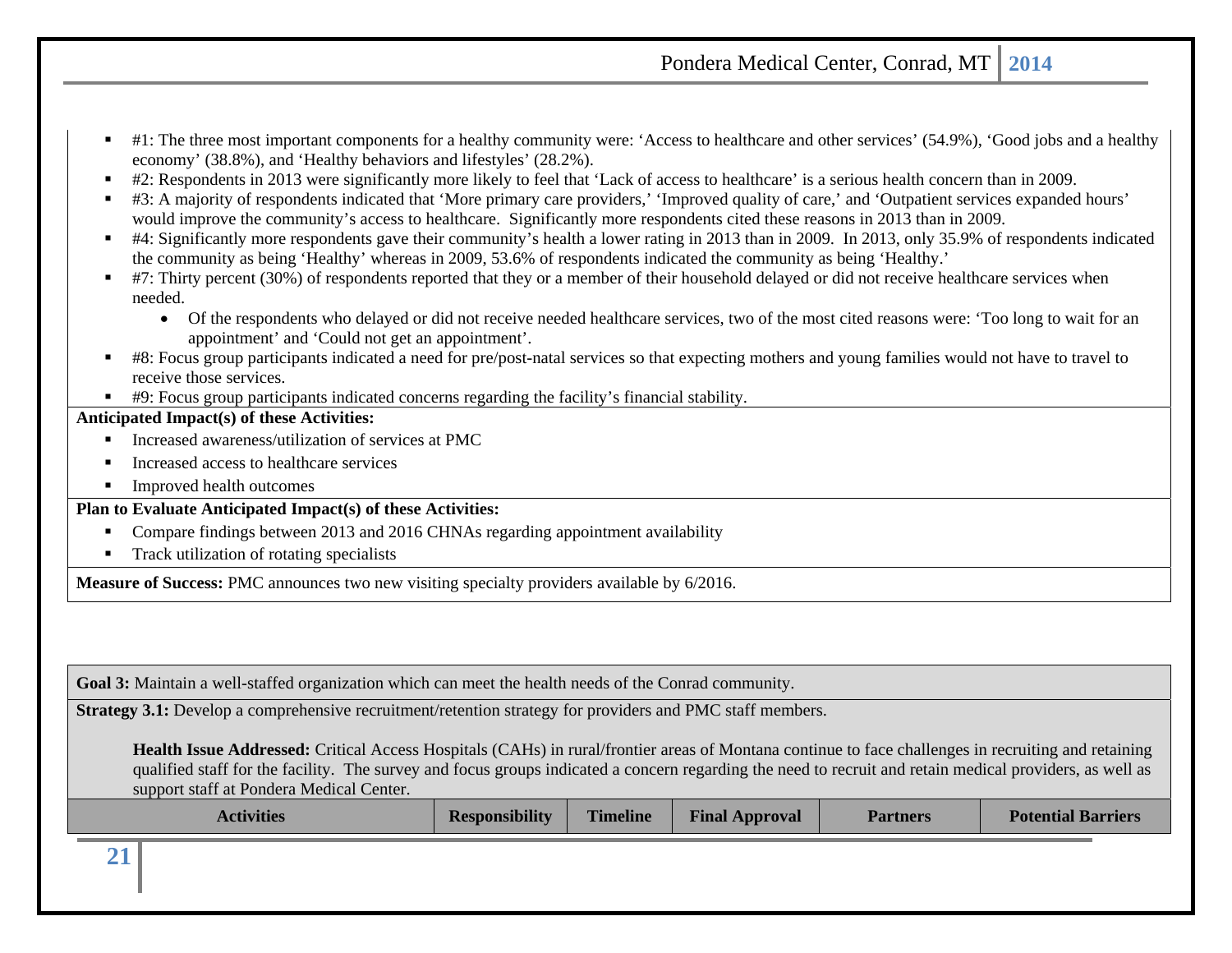| • Continue using provider recruiting<br>services (i.e. 3RNet, Montana<br>Connections, AHEC, etc.).            | <b>HR</b>     | Ongoing  | <b>CEO</b> | AHEC, Montana<br>Connections,<br>Kalispell |                                   |
|---------------------------------------------------------------------------------------------------------------|---------------|----------|------------|--------------------------------------------|-----------------------------------|
| • Continue supporting the Pit Crew and its<br>employee appreciation events.                                   | Pit Crew      | Ongoing  | <b>CEO</b> | Look Out<br><b>Promotions</b>              | Financial/resource<br>limitations |
| • Explore additional employee appreciation<br>events to offer for PMC staff.                                  | HR, Marketing | Ongoing  | <b>CEO</b> | Chamber of<br>Commerce, Lion's<br>Club     | Financial/resource<br>limitations |
| • Research effective recruitment/ retention<br>strategies for similar facilities.                             | <b>HR</b>     | Ongoing  | <b>CEO</b> | <b>MHA</b>                                 | Resource limitations              |
|                                                                                                               |               |          |            |                                            |                                   |
| • Utilize annual employee satisfaction<br>surveys to determine area/organization<br>strengths and weaknesses. | <b>HR</b>     | Annually | <b>CEO</b> | <b>Survey Monkey</b>                       | Financial/resource<br>limitations |
| • Begin using annual salary surveys to<br>determine PMC's competitiveness with<br>other organizations.        | <b>HR</b>     | Annually | <b>CEO</b> | <b>MHA</b>                                 | Financial/resource<br>limitations |

# *Strategy 3.1 continued…*

| <b>Activities</b>                                                                                               | <b>Responsibility</b> | <b>Timeline</b> | <b>Final Approval</b> | <b>Partners</b>        | <b>Potential Barriers</b>         |
|-----------------------------------------------------------------------------------------------------------------|-----------------------|-----------------|-----------------------|------------------------|-----------------------------------|
| • Research retirement benefits which would be<br>feasible to offer at PMC (i.e. $401(K)$ match).                | <b>SLT</b>            | Annually        | <b>CEO</b>            | Finance                | Financial/resource<br>limitations |
| • Identify community partnerships which can<br>benefit PMC employees.                                           | <b>BHIS, HR</b>       | Annually        | CEO                   | Chamber of<br>Commerce | Financial/resource<br>limitations |
| • Develop process for creating welcome<br>baskets/information packets for employees<br>who are new to the area. | Marketing             | Ongoing         | <b>CEO</b>            | Chamber of<br>Commerce | Financial/resource<br>limitations |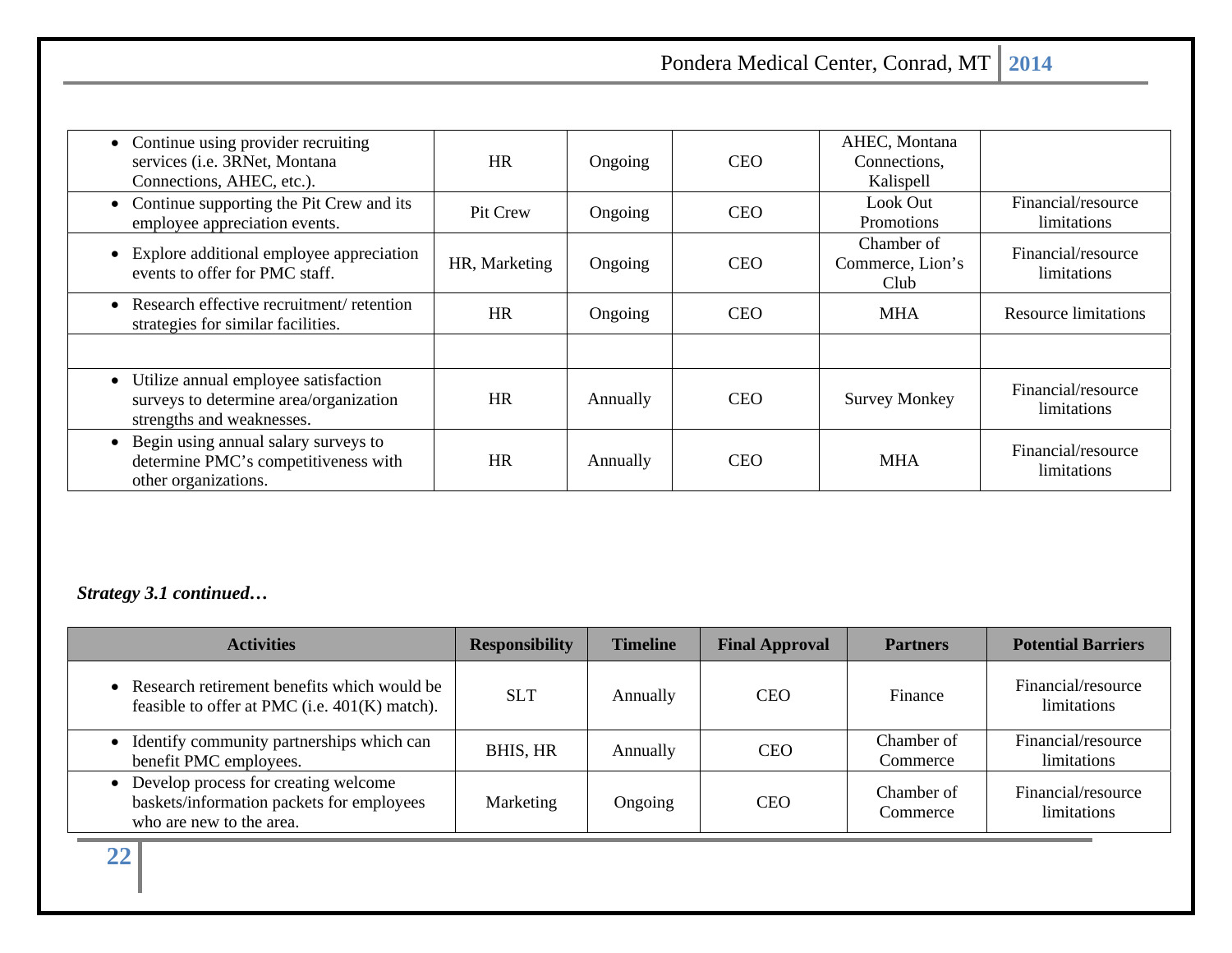| • Explore hosting or participating in a job fair.                                                                                                                                                          | HR | July 2015 | <b>CEO</b> | Job Service, local<br>colleges | Financial/resource<br>limitations |
|------------------------------------------------------------------------------------------------------------------------------------------------------------------------------------------------------------|----|-----------|------------|--------------------------------|-----------------------------------|
| Reach out to North Central Area Health<br>Education Center (AHEC) contact to discuss<br>possibility of hosting a Research and Explore<br>Awesome Careers in Healthcare (REACH)<br>camp for local students. | HR | Annually  | <b>CEO</b> | <b>Schools</b>                 | Financial/resource<br>limitations |
|                                                                                                                                                                                                            |    |           |            |                                |                                   |

#### **Needs Being Addressed by this Strategy:**

- #1: The three most important components for a healthy community were: 'Access to healthcare and other services' (54.9%), 'Good jobs and a healthy economy' (38.8%), and 'Healthy behaviors and lifestyles' (28.2%).
- $\blacksquare$ #2: Respondents in 2013 were significantly more likely to feel that 'Lack of access to healthcare' is a serious health concern than in 2009.
- ٠ #3: A majority of respondents indicated that 'More primary care providers,' 'Improved quality of care,' and 'Outpatient services expanded hours' would improve the community's access to healthcare. Significantly more respondents cited these reasons in 2013 than in 2009.

#### *Strategy 3.1 continued…*

#### **Anticipated Impact(s) of these Activities:**

- $\blacksquare$ Increase in providers/staff; higher retention of staff
- ▙ Increased quality of care
- ٠ Increase in collaboration between PMC and community partners
- Г Increased employee satisfaction
- Г Increase in interest in healthcare professions among youth population
- $\blacksquare$ Increased availability and access to healthcare services

#### **Plan to Evaluate Anticipated Impact(s) of these Activities:**

- $\blacksquare$ Compare number of job applications/qualified applicants before and after implementation of new recruiting strategies
- $\blacksquare$ Track employee responses to employer surveys before and after implementation of employee satisfaction initiatives

**Measure of Success:** PMC hosts a REACH camp by 2016 and creates an employee satisfaction survey annually. Participation in one Job Fair by July 2015.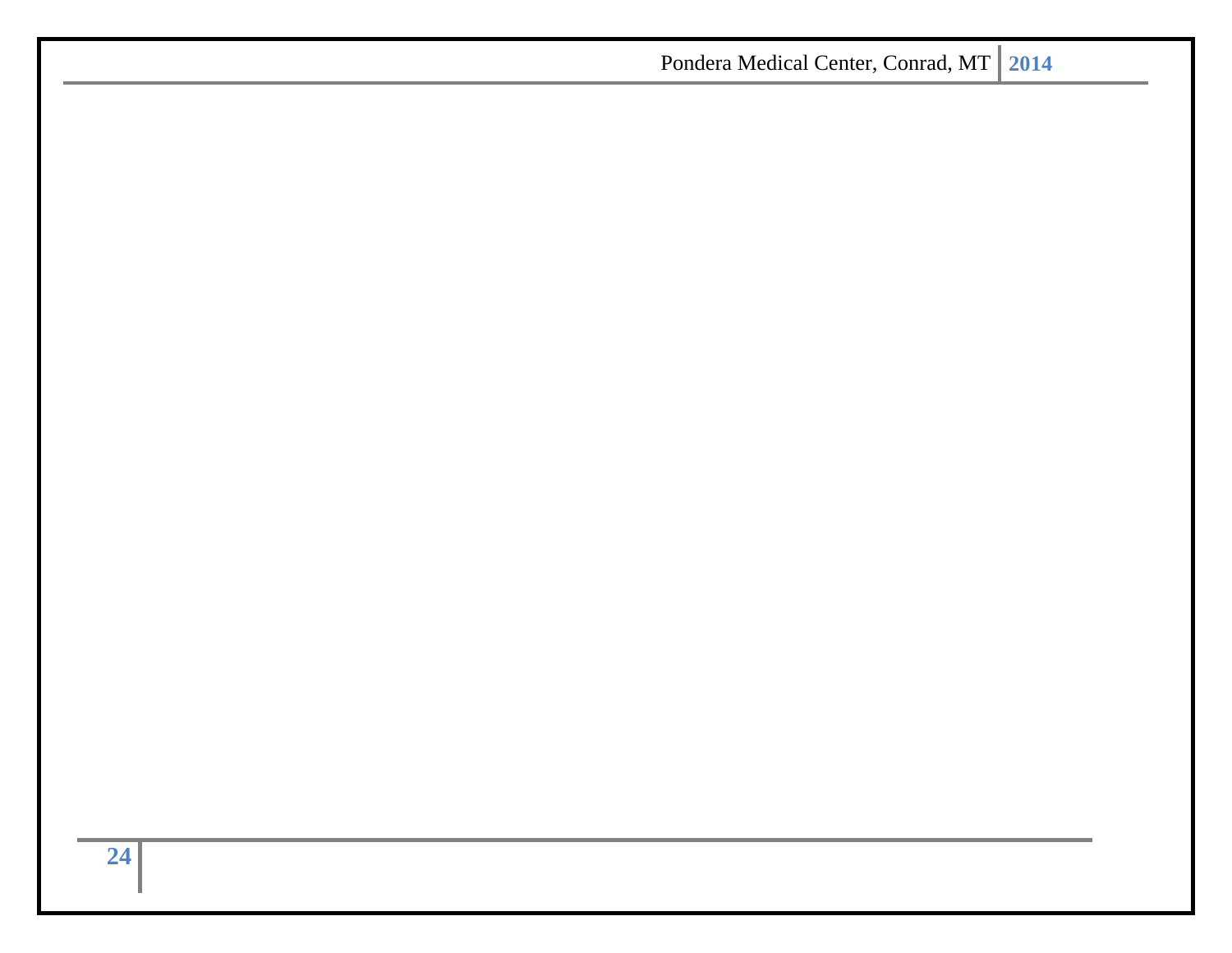**Goal 4:** Continue providing support for programs and services to address health and wellness concerns in the community.

**Strategy 4.1:** Continue providing health and wellness services to the community.

**Health Issue Addressed:** Survey respondents indicated concern about the overall health of the community and also demonstrated a need for additional health/wellness services and health education regarding health/wellness topics.

| <b>Activities</b>                                                                                                                     | <b>Responsibility</b>     | <b>Timeline</b> | <b>Final Approval</b> | <b>Partners</b>                            | <b>Potential Barriers</b> |
|---------------------------------------------------------------------------------------------------------------------------------------|---------------------------|-----------------|-----------------------|--------------------------------------------|---------------------------|
| • Continue partnering with the public health<br>department (i.e. tobacco programs, Buckle<br>Up Coalition, DUI Taskforce, etc.).      | <b>CNO</b>                | Ongoing         | <b>CEO</b>            | Pondera County<br><b>Health Department</b> |                           |
| Explore offering physical therapy for<br>school programs and school sports teams<br>(i.e. sports physicals, backpack<br>assessments). | Rehabilitation<br>Manager | Ongoing         | <b>CEO</b>            | Conrad Schools                             |                           |

#### **Needs Being Addressed by this Strategy:**

- $\blacksquare$  #1: The three most important components for a healthy community were: 'Access to healthcare and other services' (54.9%), 'Good jobs and a healthy economy' (38.8%), and 'Healthy behaviors and lifestyles' (28.2%).
- #4: Significantly more respondents gave their community's health a lower rating in 2013 than in 2009. In 2013, only 35.9% of respondents indicated the community as being 'Healthy' whereas in 2009, 53.6% of respondents indicated the community as being 'Healthy.'
- ٠ #5: Top three health concerns for the community were: 'Cancer' (57.8%), 'Alcohol abuse/substance abuse' (34.5%), 'Overweight/obesity' (31.6%). Respondents were more likely to identify 'Overweight/obesity' as a serious health concern in 2013 than in 2009.
- #6: Significantly more respondents indicated 'Greater health education services' would improve access to healthcare access in 2013 versus 2009.

#### **Anticipated Impact(s) of these Activities:**

**Improved health outcomes** 

#### *Strategy 4.1 continued…*

#### **Plan to Evaluate Anticipated Impact(s) of these Activities:**

- $\blacksquare$ Track number and frequency of services provided in partnership with the Conrad schools
- ٠ Record meetings/deliverables from partnership with Pondera County Health Department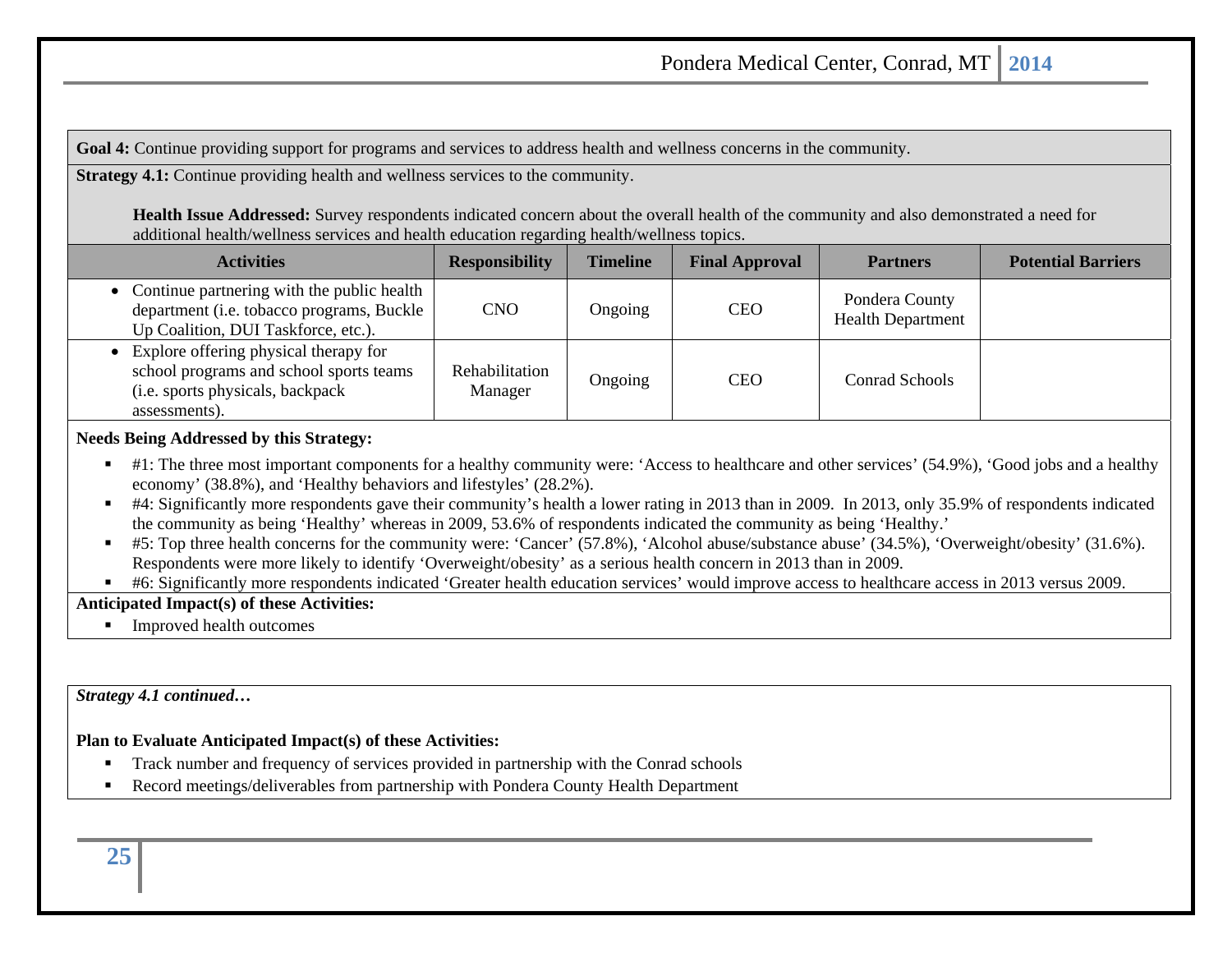**Measure of Success:** PMC will attend 2 meetings in conjunction with Pondera County Health Department initiatives and will offer 2 education sessions in

the schools, quarterly by 2016.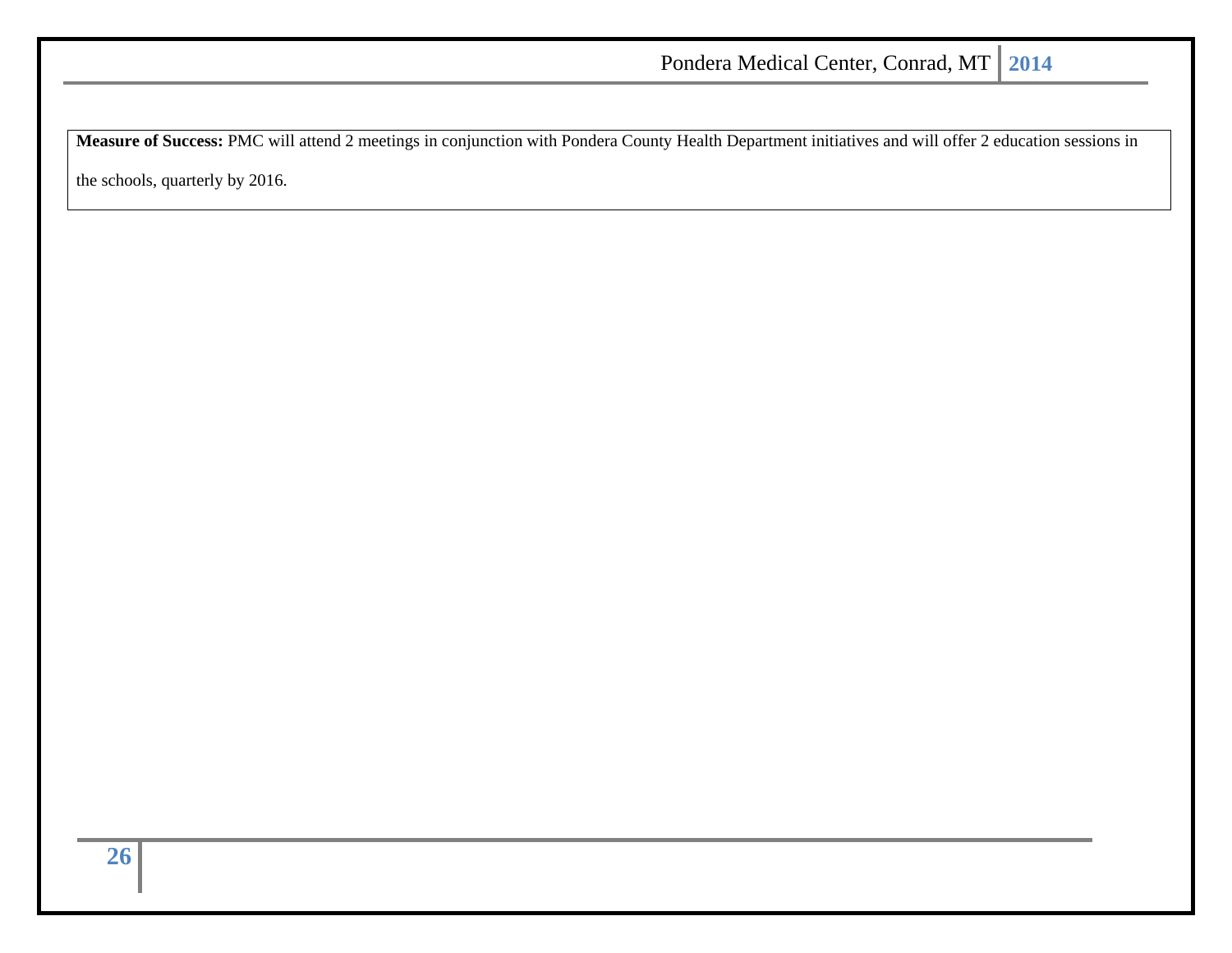**Goal 4:** Continue providing support for programs and services to address health and wellness concerns in the community.

**Strategy 4.2:** Explore partnerships with other local organizations related to health and wellness.

**Health Issue Addressed:** Survey respondents indicated concern about the overall health of the community and also demonstrated a need for additional health and wellness services and health education regarding health/wellness topics.

| <b>Activities</b>                                                                                      | <b>Responsibility</b>        | <b>Timeline</b>  | <b>Final Approval</b> | <b>Partners</b>                                | <b>Potential Barriers</b>                   |
|--------------------------------------------------------------------------------------------------------|------------------------------|------------------|-----------------------|------------------------------------------------|---------------------------------------------|
| Identify health and wellness priorities from<br>community health needs assessment (CHNA).              | <b>BHIS</b> and CNO          | <b>July 2015</b> | <b>CEO</b>            | Pondera Co.<br>Health Dept.                    | Resource/financial<br>limitations           |
| • Explore networking opportunities with other<br>organizations/facilities in the region.               | CNO, CEO                     | <b>July 2015</b> | <b>CEO</b>            | Pondera Co.<br>Health Dept.                    | Resource limitations                        |
| • Explore partnership with the school system<br>regarding additional potential education<br>offerings. | <b>BHIS</b> and<br>Marketing | <b>July 2015</b> | <b>CEO</b>            | Health Dept.<br>and Conrad<br>schools          | Resource/financial<br>limitations           |
| • Build relationship with the Cancer Foundation.                                                       | Marketing                    | <b>July 2015</b> | <b>CEO</b>            | Cancer<br>Foundation                           | Resource/financial<br>limitations           |
| • Explore developing a pre-diabetes program                                                            | Nurse and<br>Dietician       | <b>July 2015</b> | <b>CEO</b>            | Kalispell<br>Regional<br><b>Medical Center</b> | Resource/financial/<br>staffing limitations |

#### **Needs Being Addressed by this Strategy:**

- #1: The three most important components for a healthy community were: 'Access to healthcare and other services' (54.9%), 'Good jobs and a healthy economy' (38.8%), and 'Healthy behaviors and lifestyles' (28.2%).
- #4: Significantly more respondents gave their community's health a lower rating in 2013 than in 2009. In 2013, only 35.9% of respondents indicated the community as being 'Healthy' whereas in 2009, 53.6% of respondents indicated the community as being 'Healthy.'
- $\blacksquare$  #5: Top three health concerns for the community were: 'Cancer' (57.8%), 'Alcohol abuse/substance abuse' (34.5%), 'Overweight/obesity' (31.6%). Respondents were more likely to identify 'Overweight/obesity' as a serious health concern in 2013 than in 2009.
- $\blacksquare$ #6: Significantly more respondents indicated 'Greater health education services' would improve access to healthcare access in 2013 versus 2009.

*Strategy 4.2 continued…* 

**Anticipated Impact(s) of these Activities:** 

- $\blacksquare$ Increased awareness/utilization of PMC services
- $\blacksquare$ Improved health outcomes

**27**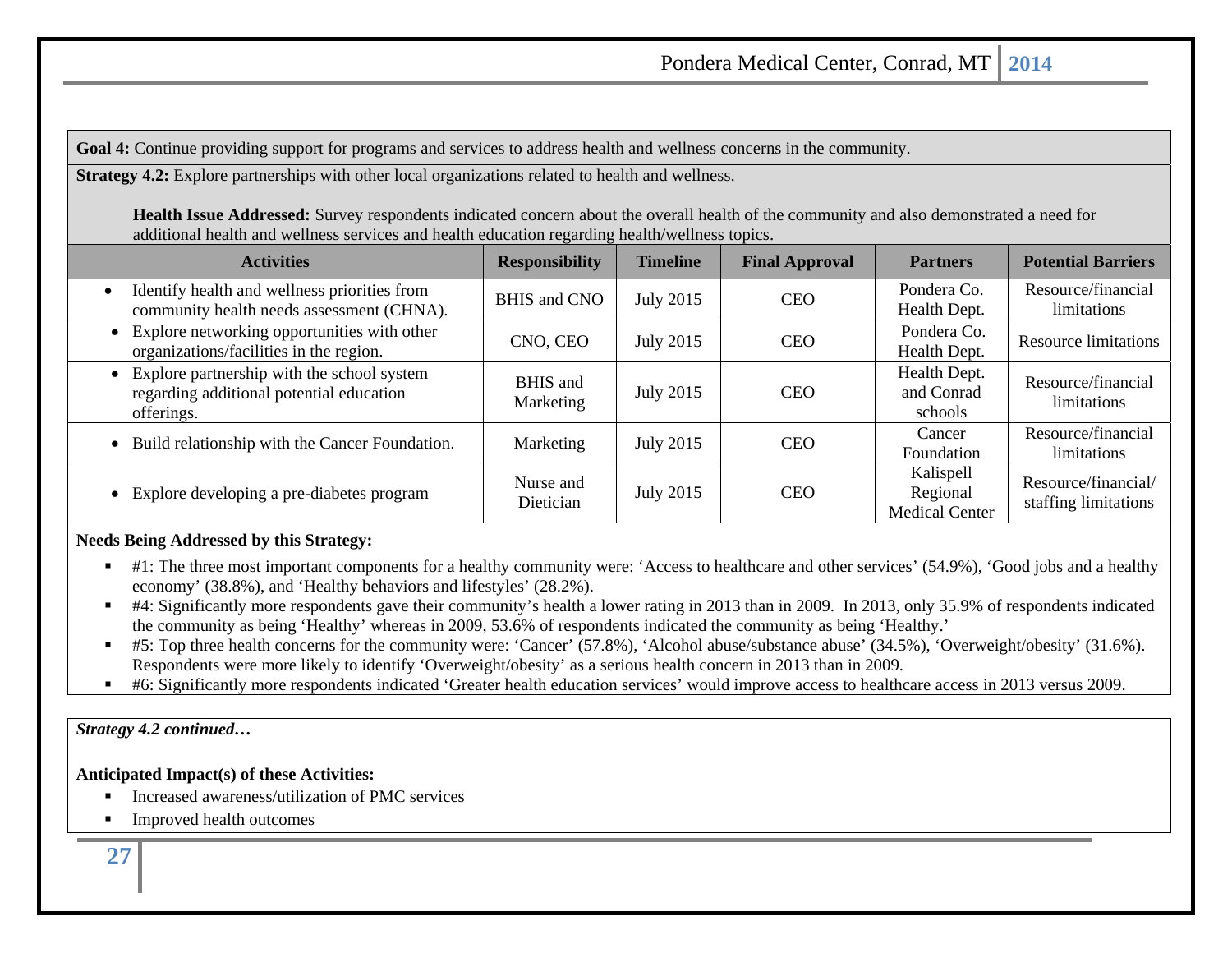$\blacksquare$ Increased collaboration between PMC and the community

**Plan to Evaluate Anticipated Impact(s) of these Activities:** 

- $\blacksquare$ Track utilization of health/wellness programs/services
- $\blacksquare$ Track referrals to PMC and partner organizations

**Measure of Success:** PMC will develop a partnership with 2 community organizations and will facilitate a diabetes education program by 2016.

Goal 5: Initiate cultural transformation activities within the hospital to develop a cohesive organization focused on providing high quality outcomes for PMC patients and their families.

**Strategy 5.1:** Research and identify resources to guide cultural transformation activities.

Health Issue Addressed: Focus group participants echoed community concerns regarding PMC's financial stability and recent staffing changes' effect on quality of care in the facility.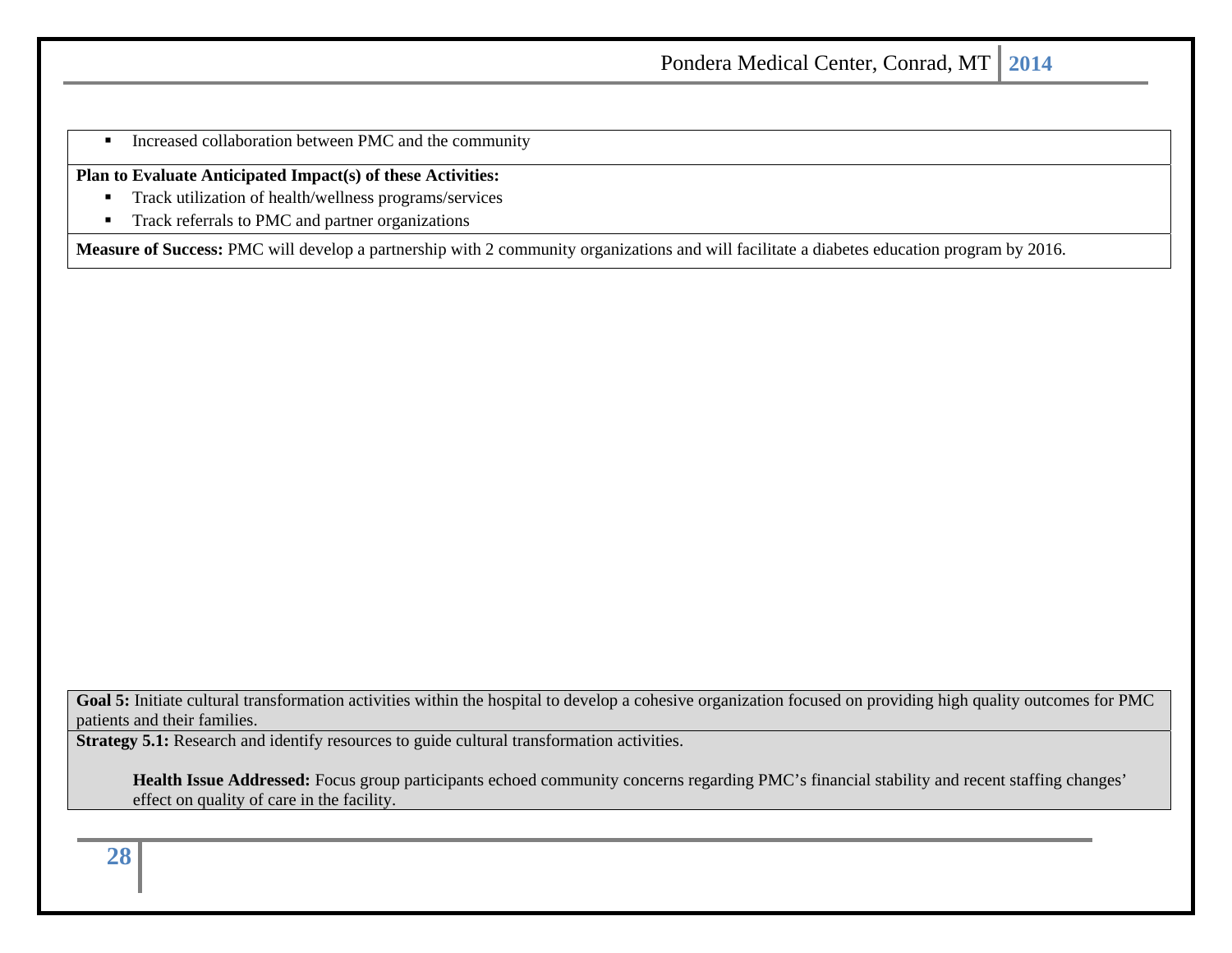| <b>Activities</b>                                                                                                                         | <b>Responsibility</b>    | <b>Timeline</b> | <b>Final Approval</b> | <b>Partners</b>            | <b>Potential Barriers</b>        |
|-------------------------------------------------------------------------------------------------------------------------------------------|--------------------------|-----------------|-----------------------|----------------------------|----------------------------------|
| Identify resources to guide the hospital's<br>cultural transformation (i.e. external<br>mediator, change management trainer,<br>$etc.$ ). | BHIS, CNO,<br><b>CEO</b> | Ongoing         | <b>CEO</b>            | FMBHP, KRMC                | Resource/financial<br>limitation |
| Research healthcare facilities/systems that<br>have undergone effective cultural<br>transformation activities.                            | BHIS, CNO,<br><b>CEO</b> | Ongoing         | <b>CEO</b>            | FMBHP, KRMC                | Resource/financial<br>limitation |
|                                                                                                                                           |                          |                 |                       |                            |                                  |
| Explore leadership trainings or<br>conferences for the administrative<br>team/department heads.                                           | BHIS, CNO,<br><b>CEO</b> | Ongoing         | <b>CEO</b>            | FMBHP, KRMC,<br><b>MHA</b> | Resource/financial<br>limitation |
| Explore programs and resources designed<br>to promote teamwork and communication<br>within an organization.                               | BHIS, CNO,<br><b>CEO</b> | Ongoing         | <b>CEO</b>            | FMBHP, KRMC,<br>MHA        | Resource/financial<br>limitation |

#### **Needs Being Addressed by this Strategy:**

- #3: A majority of respondents indicated that 'More primary care providers,' 'Improved quality of care,' and 'Outpatient services expanded hours' would improve the community's access to healthcare. Significantly more respondents cited these reasons in 2013 than in 2009.
- #9: Focus group participants indicated concerns regarding the facility's financial stability.

#### **Anticipated Impact(s) of these Activities:**

- Increased employee/patient satisfaction
- ▙

#### *Strategy 5.1 continued…*

- $\blacksquare$ Increase in collaboration between PMC and community
- ▙ Improved quality of care
- $\blacksquare$ Improved health outcomes

#### **Plan to Evaluate Anticipated Impact(s) of these Activities:**

- $\blacksquare$ Track leadership initiatives implemented
- $\blacksquare$ Evaluate effectiveness of trainings by comparing employee satisfaction surveys before/after trainings administered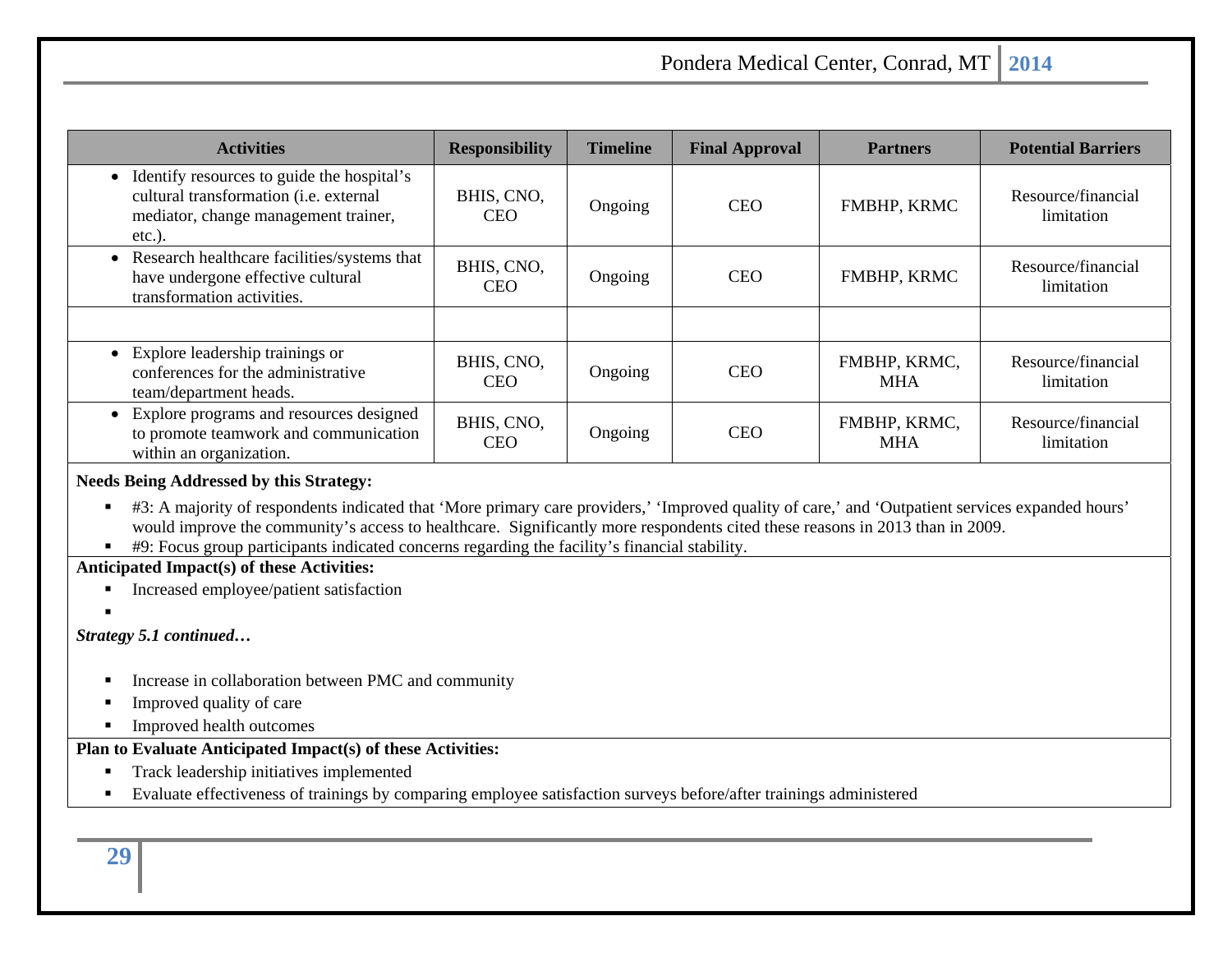**Measure of Success:** PMC will develop a leadership plan with the employee survey and results annually.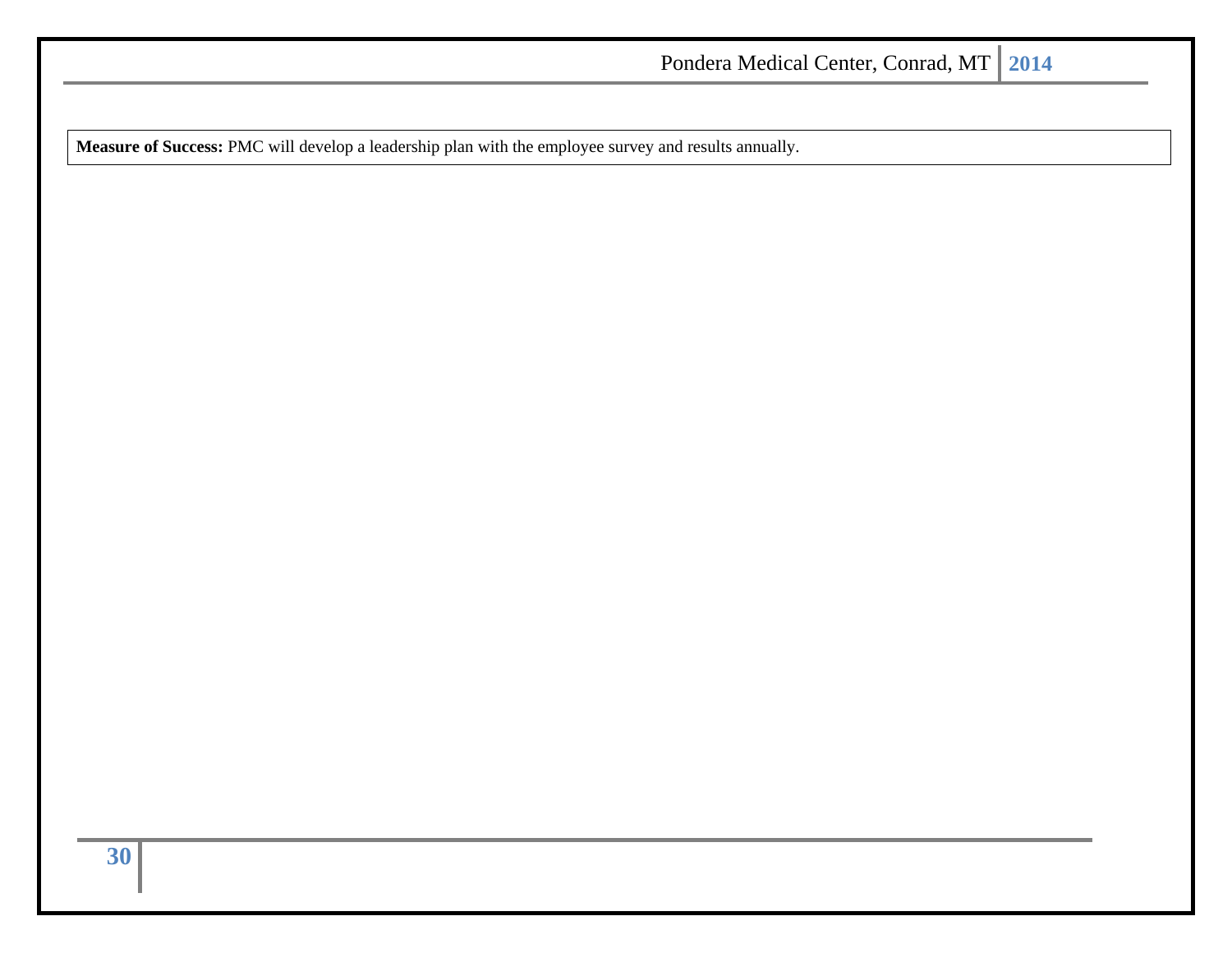Goal 5: Initiate cultural transformation activities within the hospital to develop a cohesive organization focused on providing high quality outcomes for PMC patients and their families.

**Strategy 5.2:** Create a shared accountability strategy for all PMC employees to follow.

**Health Issue Addressed:** Focus group participants echoed community concerns regarding PMC's financial stability and recent staffing changes' effect on access to care in the facility.

| <b>Activities</b>                                                                                                | <b>Responsibility</b>   | <b>Timeline</b> | <b>Final Approval</b> | <b>Partners</b> | <b>Potential Barriers</b> |
|------------------------------------------------------------------------------------------------------------------|-------------------------|-----------------|-----------------------|-----------------|---------------------------|
| • Perform a root cause analysis to determine<br>challenges to be addressed.                                      | CEO, CNO,<br>Risk Mgmt. | July 2015       | <b>CEO</b>            | <b>LMT</b>      |                           |
| • Develop an education program for all<br>PMC employees regarding the facility's<br>mission and expectations.    | HR, CEO                 | July 2015       | <b>CEO</b>            | SLT, LMT        |                           |
| • Create updated job descriptions,<br>organizational charts, and performance<br>standards for all staff members. | <b>HR</b>               | Ongoing         | <b>CEO</b>            | <b>SLT</b>      |                           |
| Explore the creation of a communication<br>plan within PMC departments                                           | <b>CEO</b>              | July 2015       | <b>CEO</b>            | <b>SLT</b>      |                           |

#### **Needs Being Addressed by this Strategy:**

- #3: A majority of respondents indicated that 'More primary care providers,' 'Improved quality of care,' and 'Outpatient services expanded hours' would improve the community's access to healthcare. Significantly more respondents cited these reasons in 2013 than in 2009.
- #9: Focus group participants indicated concerns regarding the facility's financial stability.

#### **Anticipated Impact(s) of these Activities:**

- $\blacksquare$ Increased employee/patient satisfaction
- ٠ Improved quality of care
- $\blacksquare$ Improved health outcomes

#### **Plan to Evaluate Anticipated Impact(s) of these Activities:**

- $\blacksquare$ Developing open forums for staff, and evaluate effectiveness of those forums by 6/2015.
- $\blacksquare$ Evaluate effectiveness of communication plan by comparing employee satisfaction surveys before/after plan implemented

# **Needs Not Addressed and Justification**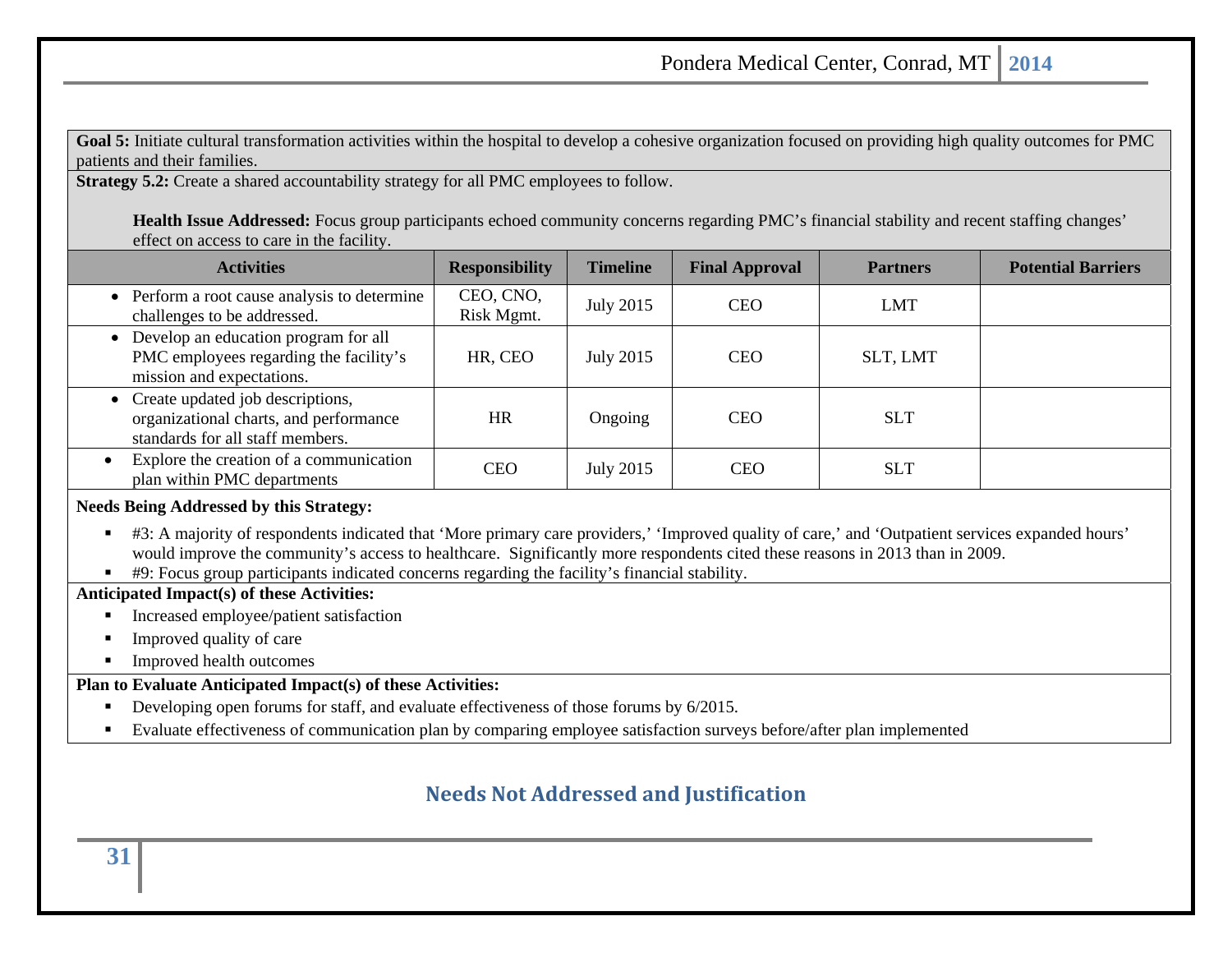| Identified health needs unable to address<br>by Pondera Medical Center                                                                  | <b>Rationale</b>                                                                                                                                                                                                          |
|-----------------------------------------------------------------------------------------------------------------------------------------|---------------------------------------------------------------------------------------------------------------------------------------------------------------------------------------------------------------------------|
| The three most desired local healthcare services: 'Dermatology' (20.4%),<br>'Ask a Nurse' (18.4%), and 'Pain management program' (16%). | PMC is exploring the use of rotating specialists (see Strategy 2.1); however,<br>implementing 'Ask a Nurse' and pain management programs would be<br>beyond the facility's financial and staffing abilities at this time. |
|                                                                                                                                         |                                                                                                                                                                                                                           |
|                                                                                                                                         |                                                                                                                                                                                                                           |